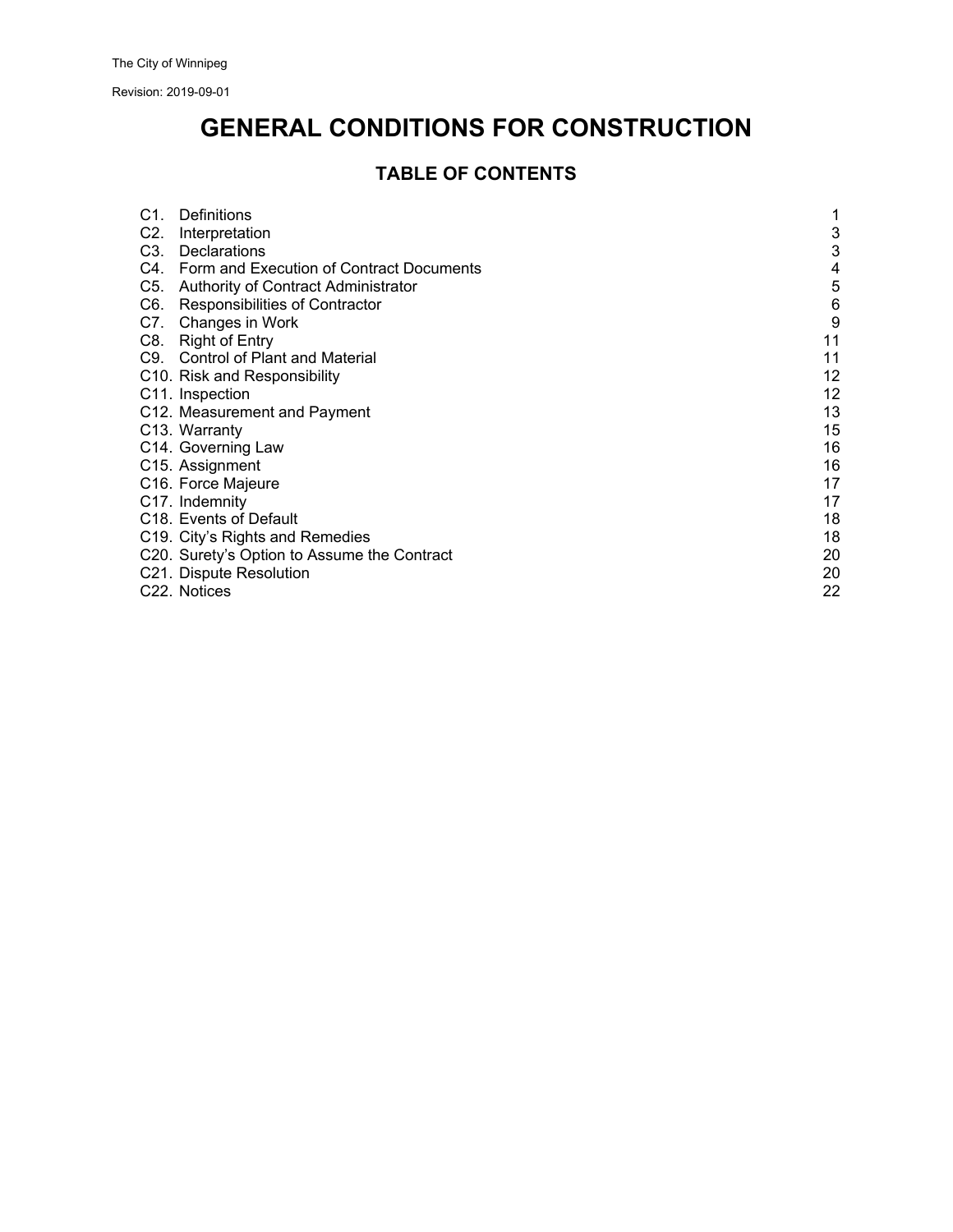# **GENERAL CONDITIONS FOR CONSTRUCTION**

# **C1. DEFINITIONS**

- C1.1 Where used in these General Conditions and in the other documents forming part of the Contract:
	- (a) "**Award Authority**" means the authority having the jurisdiction to award the Contract according to the City's by-laws, policies or procedures;
	- (b) "**Bid**" or **"Proposal"** means the documents and other things, including but not limited to forms contained in the Bid Submission or Proposal Submission, which must be completed or provided and submitted by the Submission Deadline in order to constitute a responsive offer;
	- (c) "**Bid Opportunity**" means the Tender, Request for Proposal, Request for Qualification, or any other bid solicitation document;
	- (d) "**Bid Submission**" or **"Proposal Submission"** means that portion of the Bid Opportunity by that name which contains forms to be included in the Bid;
	- (e) "**Bidder**" or **"Proponent"** means any person submitting a Bid or Proposal for the Work;
	- (f) "**Bidding Procedures**" means the portion of the Bid Opportunity by that name which sets out the terms and conditions governing the Bid or Proposal, and a reference to a section, clause or subclause with the prefix "**B**" designates a section, clause or subclause in that portion of the Bid Opportunity;
	- (g) "**Business Day**" means any Calendar Day, other than a Saturday, Sunday, or a statutory or civic holiday;
	- (h) "**C**" designates a section, clause or subclause in these General Conditions;
	- (i) "**Calendar Day**" means the period from one midnight to the following midnight;
	- (j) "**Change in Work**" means an addition, deletion or modification to the Work as described in the Contract at the time that the Contract is awarded and includes modifications in quantity or nature of Plant, Material or labour, methods, location or work schedule;
	- (k) "**Chief Administrative Officer**" means the City employee holding that office or, if applicable, the successor to the authority or responsibility of such office;
	- (l) "**City**" means The City of Winnipeg as continued under The City of Winnipeg Charter, Statutes of Manitoba 2002, c. 39, and any subsequent amendments thereto;
	- (m) "**City Solicitor**" means the City employee holding that office or, if applicable, the successor to the authority or responsibility of such office;
	- (n) "**Contract**" means the terms and conditions that govern the legal relationship between the City and Contractor with respect to the Work;
	- (o) **"Contract Documents**" means the documents prepared by the City and forwarded to the Contractor pursuant to C4, setting out the Contract, and includes without limitation, the Bid Opportunity, and any documents and Drawings referred to and incorporated therein, together with any submissions required to be made by the Contractor after award, and all amendments to the foregoing;
	- (p) "**Contract Administrator**" means the person designated as such in the Supplemental Conditions;
	- (q) "**Contract Price**" means the price agreed upon for the Work and any adjustments thereto which may be required or agreed to pursuant to the Contract;
	- (r) "**Contractor**" means the person undertaking the performance of the Work under the terms of the Contract;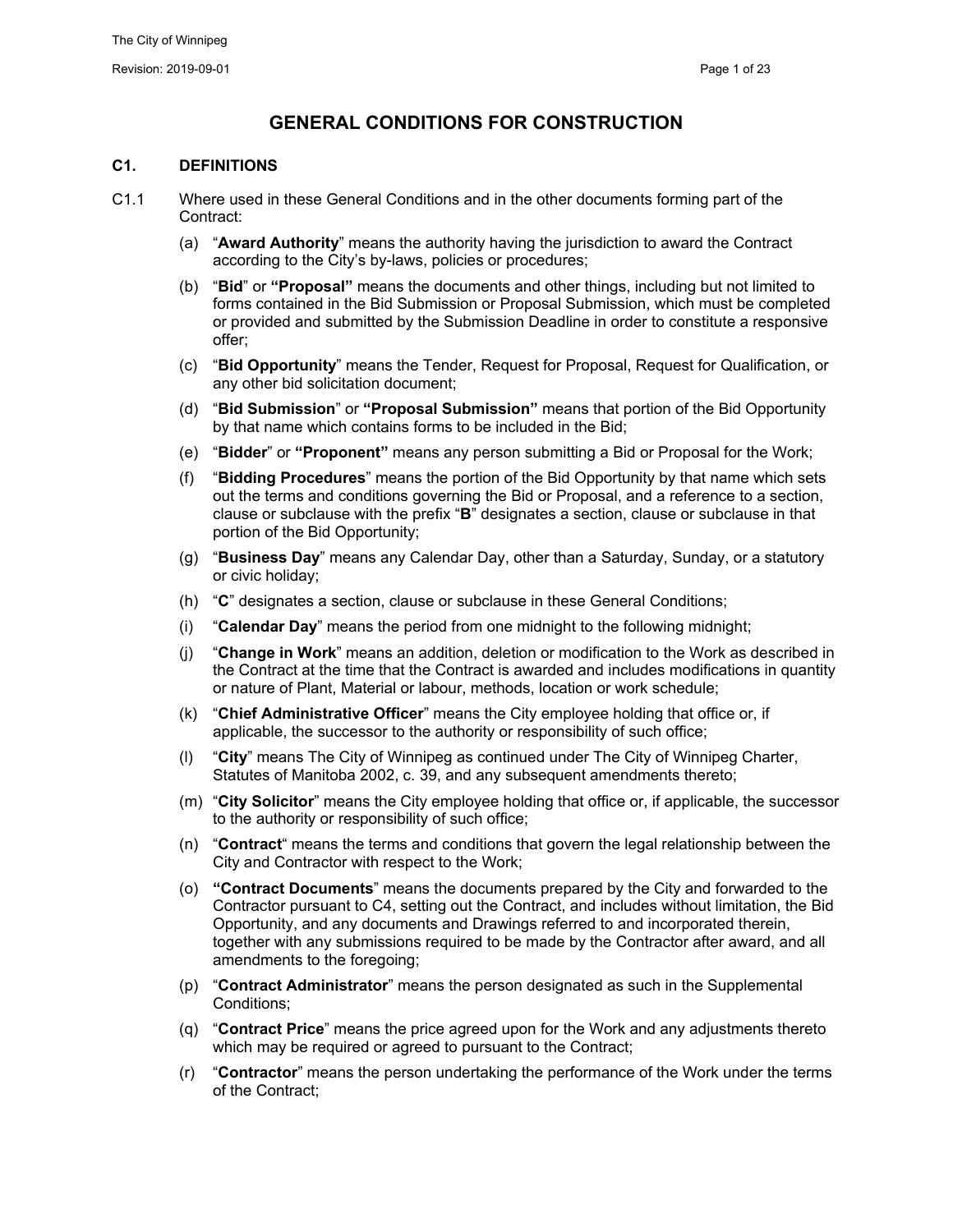- (s) "**Council**" means the Council of The City of Winnipeg;
- (t) "**Drawings**" means drawings which show the nature and scope of the Work to be performed and which have been prepared or approved by the Contract Administrator and are referred to in the Contract Documents;
- (u) **"Final Destination**" means a written notice approving a Change in Work or including the term Final Determination;
- (v) "**Manager of Materials**" means the City employee holding that office or, if applicable, the successor to the authority or responsibility of such office;
- (w) "**Material**" means any things, including goods, parts and equipment, which are to form part of the permanent Work;
- (x) "**may**" indicates an allowable action or feature which will not be evaluated;
- (y) "**must**" or "**shall**" indicates a mandatory requirement which will be evaluated on a pass/fail basis;
- (z) "**Person**" means an individual, firm, partnership, association or corporation, or any combination thereof, and includes heirs, administrators, executors or legal representatives of a person;
- (aa) "**Plant**" means any things brought to or constructed upon the Site by the Contractor for the performance of the Work, including goods, tools, equipment, consumable supplies, fuel, power and utility connections therefor, but does not include Material;
- (bb) **"Request for Proposal"** means the Proposal Submission, the Bidding Procedures, these General Conditions, the Supplemental Conditions, the Specification, the Drawings and all addenda;
- (cc) "**Shop Drawings**" means all drawings, diagrams, illustrations, schedules, performance charts, brochures and other data which are prepared by the Contractor, Subcontractor, manufacturer, supplier or distributor and which illustrate some portion of the Work;
- (dd) "**should**" indicates a desirable action or feature which will be evaluated on a relative scale;
- (ee) "**Site**" means the lands and other places, including structures, on, under, in or through which the Work is to be performed;
- (ff) "**Specifications**" means the portion of the Bid Opportunity by that name which sets out the written description of the physical or functional characteristics of the Work, or any part thereof, including without limitation any requirement for testing or inspection, and a reference to a section, clause or subclause with the prefix "**E**" designates a section, clause or subclause in that portion of the Bid Opportunity;
- (gg) "**Subcontractor**" means a person contracting with the Contractor for the performance of a part or parts of the Work or for the furnishing of Plant or Material and includes a Subcontractor's subcontractor;
- (hh) "**Submission Deadline**" means the time and date set out in the Bidding Procedures for final receipt of Bids;
- (ii) "**Substantial Performance**" shall have the meaning attributed to it in The Builders' Liens Act (Manitoba), or any successor legislation thereto;
- (jj) "**Supplemental Conditions**" means the portion of the Bid Opportunity by that name which sets out terms and conditions specific to the Contract, and supplements or modifies the General Conditions, and a reference to a section, clause or subclause with the prefix "**D**" designates a section, clause or subclause in that portion of the Bid Opportunity;
- (kk) **"Tender"** means the Bid Submission, the Bidding Procedures, these General Conditions, the Supplemental Conditions, the Specifications, the Drawings and all addenda;
- (ll) "**Total Performance**" means that the entire Work, except those items arising from the provisions of C13, have been performed in accordance with the Contract;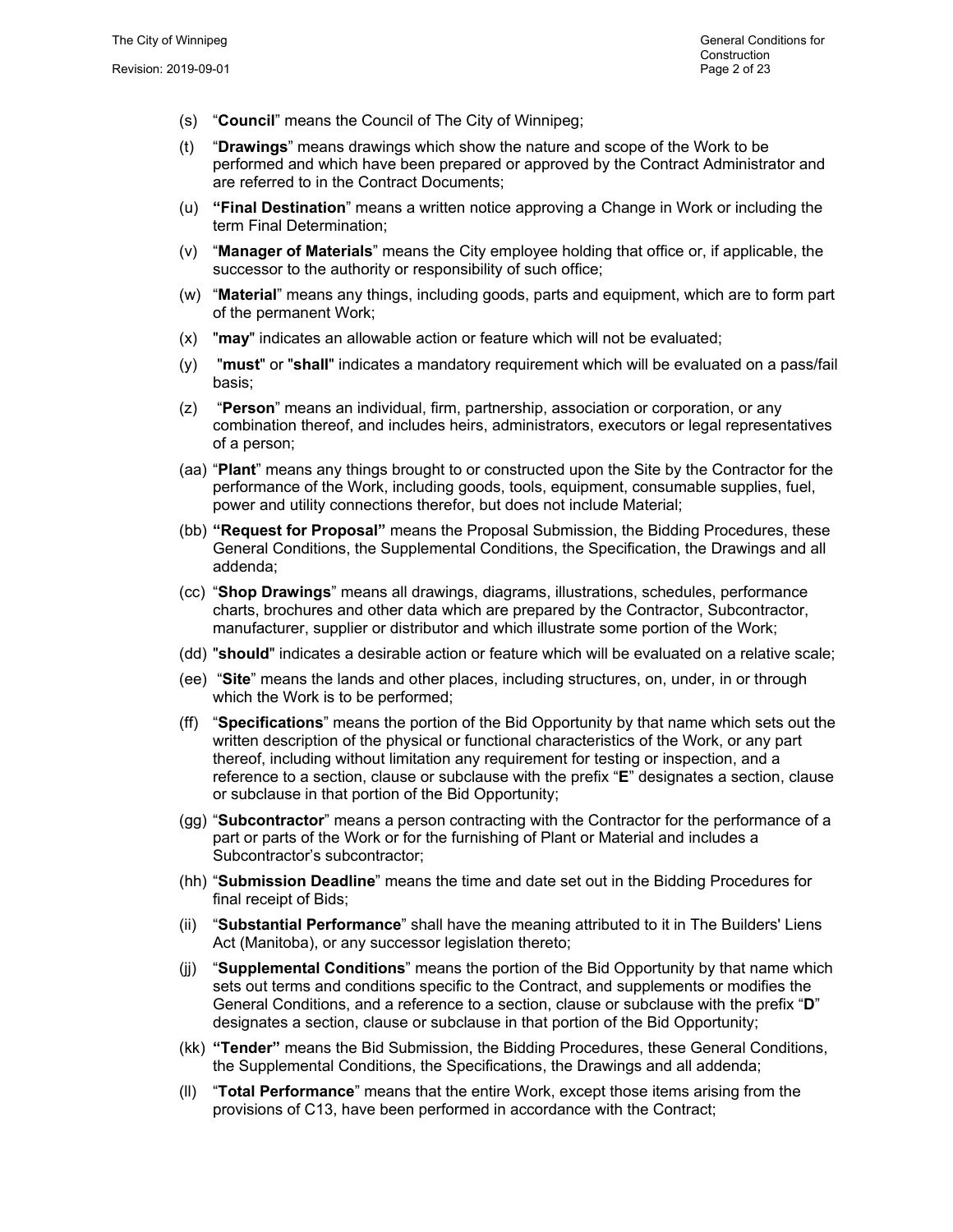- (mm) "**Work**" means the carrying out and the doing of all things, whether of a temporary or permanent nature, that are to be done by the Contractor pursuant to the Contract and, without limiting the generality of the foregoing, includes the furnishing of all Plant, Material, labour and services necessary for or incidental to the fulfilment of the requirements of the Contract, including all Changes in Work which may be ordered as herein provided;
- (nn) "**Working Day**" means any Calendar Day, other than a Saturday, Sunday, or a statutory or civic holiday, on which the Contract Administrator determines atmospheric and Site conditions are such that the Contractor is able to work at least seven (7) hours during the period between 7:00 a.m. Winnipeg time or the time the Contractor's operations normally commence, whichever is the earlier, and 7:00 p.m. Winnipeg time.

# **C2. INTERPRETATION**

- C2.1 Where the Contractor consists of more than one person, the obligations of the Contractor shall be joint and several.
- C2.2 Wherever the singular or masculine is used, it shall be construed to mean the plural or the feminine or the neuter as the context may reasonably require.
- C2.3 Headings, titles and margin notes in the Contract Documents are inserted for convenience only and shall not be considered in any construction or interpretation of the Contract.
- C2.4 In the event of conflicts between portions of the Contract Documents, the following shall apply:
	- (a) the executed agreement between the City and Contractor shall govern over all schedules or other documents forming part of the Contract Documents;
	- (b) the Supplemental Conditions shall govern over the General Conditions;
	- (c) the General Conditions shall govern over Specifications;
	- (d) Specifications of a later date shall govern over Specifications of an earlier date;
	- (e) Specifications shall govern over Drawings;
	- (f) Drawings of a later date shall govern over Drawings of an earlier date;
	- (g) Drawings of larger scale shall govern over those of smaller scale;
	- (h) figured dimensions shown on a Drawing shall govern over scaled or implied dimensions on the same Drawing; and
	- (i) Drawings shall govern over the Bid.
- C2.5 The various portions of the Contract Documents are intended to be read together and complement each other, and what is called for by any one shall be deemed to be called for by all.
- C2.6 The City and the Contractor acknowledge and agree that the Contractor is an independent contractor and neither the Contractor, nor any officer, servant or agent of the Contractor, shall be deemed to be an employee, agent, representative or servant of the City.
- C2.7 The Contract shall constitute the entire agreement between the City and the Contractor. There are no representations, warranties, covenants or agreements other than those contained in the Contract.

# **C3. DECLARATIONS**

# **Site Investigation**

C3.1 The Contractor declares that, in bidding for the Work and in entering into the Contract, he: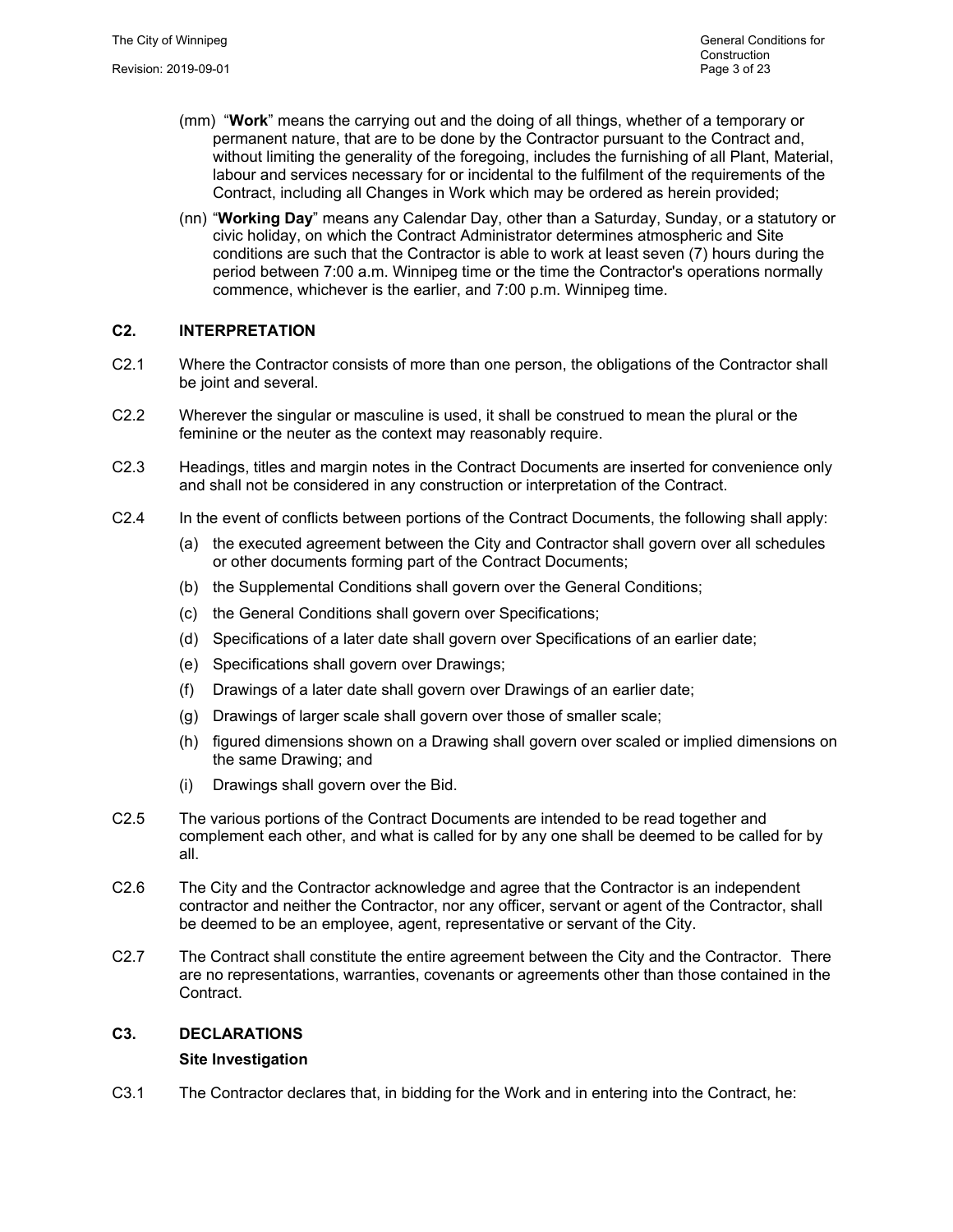- (a) has investigated the Site, the nature of the Work to be done and all local conditions that might affect his Bid or his performance of the Work, including:
	- (i) the location of any utility which can be determined from the records or other information available at the offices of any public authority or person, including a municipal corporation and any board or commission thereof, having jurisdiction or control over the utility;
	- (ii) the nature of the surface and subsurface conditions at the Site;
	- (iii) the location, nature, quality or quantity of the materials to be removed or to be employed in the performance of the Work;
	- (iv) the nature, quality or quantity of the Plant needed to perform the Work;
	- (v) all matters concerning access to the Site, power supplies, location of existing services, utilities or materials necessary for the completion of the Work; and
	- (vi) all other matters which could in any way affect the performance of the Work; or
- (b) has not investigated the Site, the nature of the Work to be done or local conditions;

and, in either event, assumes all risk for conditions now existing or arising in the course of the Work which have been or could have been determined through such investigation, and that he did not and does not rely upon information furnished by the City or any of its servants or agents other than information furnished in writing for or in connection with the Bid or the Contract by the Contract Administrator.

#### **Good Faith**

- C3.2 The Contractor declares that, in bidding for the Work and in entering into the Contract, he:
	- (a) does so in good faith and that to the best of his knowledge no member of Council or any officer or employee of the City has any pecuniary interest, direct or indirect, in the Contract which has not been disclosed to and approved by the authority having jurisdiction;
	- (b) has not participated in any collusive scheme or combine;
	- (c) shall forfeit all claims under the Contract as well as refund to the City any monies paid to him, beyond his actual proven expenses for Work done, if C3.2(a) or (b) are shown to be false.

# **C4. FORM AND EXECUTION OF CONTRACT DOCUMENTS**

- C4.1 At the City's discretion the City will determine the form of the Contract Documents, which may be one of the following, issued by the City:
	- (a) Purchase Order;
	- (b) Award Letter alone; or
	- (c) Award Letter followed by a document package comprising the Contract Documents to sign.
- C4.2 If the form of the Contract Documents is a Purchase Order, the Contract is formed upon receipt of the Purchase Order by the Contractor.
- C4.3 If the form of the Contract Documents is an Award Letter alone, the Contract is formed upon receipt of the Award Letter by the Contractor.
- C4.4 If the form of the Contract Documents is an Award Letter followed by a document package, the Contract is formed upon receipt of the Award Letter by the Contractor. Following issuance of the Award Letter a document package comprising the Contract Documents will be provided to the Contractor for execution and return to the City.
	- (a) The Contractor shall execute the Contract Documents in the manner stipulated by the City Solicitor and return the Contract Documents, within seven (7) Calendar Days of receipt of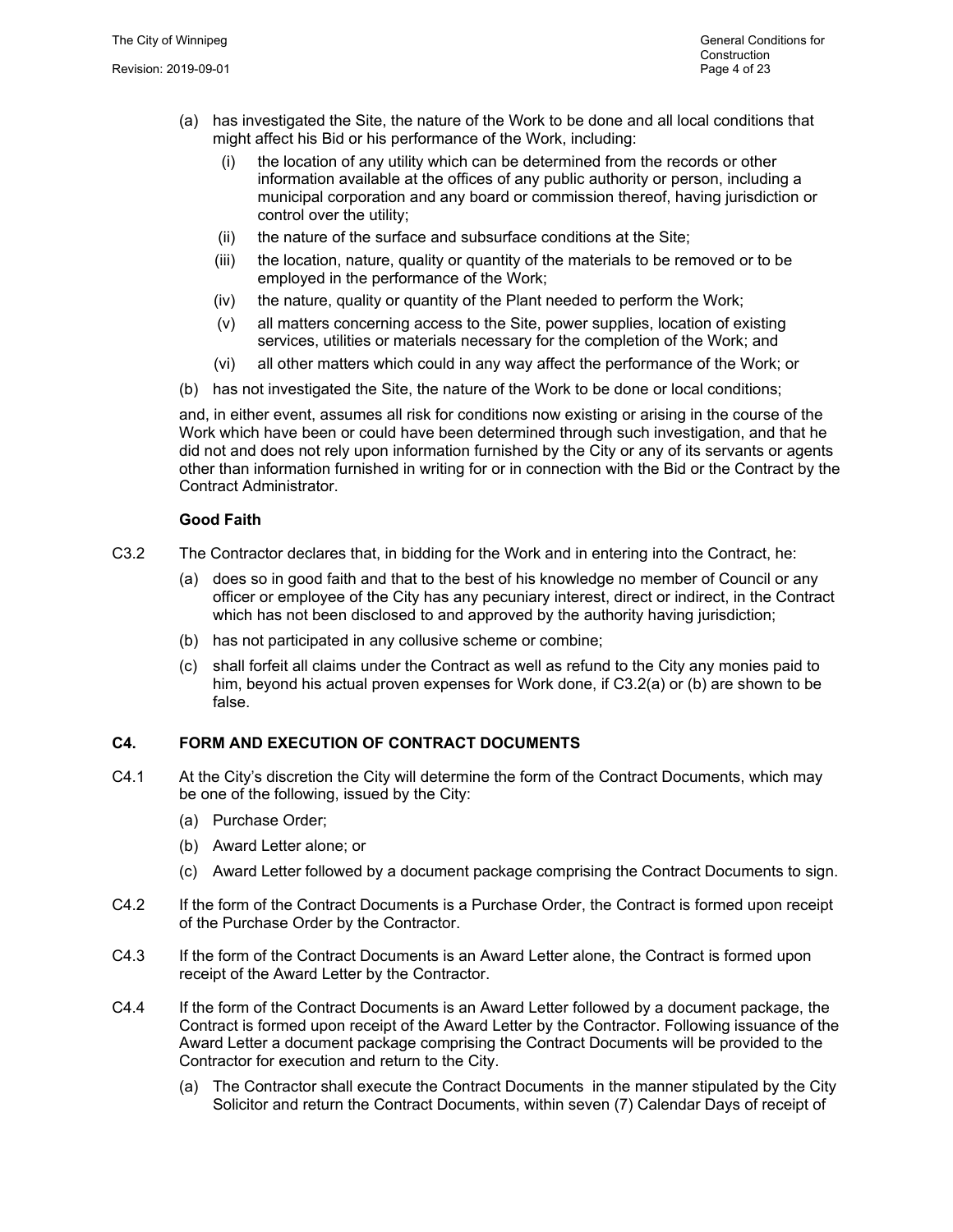the Contract Documents, to the City Solicitor at the address indicated in the Supplemental Conditions.

(b) Payments may be suspended or withheld by the City to the Contractor until the Contractor has executed and returned the Contract Documents as set out in C4.1.

# **C5. AUTHORITY OF CONTRACT ADMINISTRATOR**

# **General**

C5.1 The Contract Administrator shall be the City's representative throughout the duration of the Contract and shall have authority to act on behalf of the City to the extent expressly provided for in the Contract.

# **Contract**

- C5.2 The Contract Administrator shall interpret or clarify the Contract or any part thereof which appears indefinite, not clear or contradictory to the Contractor.
- C5.3 The Contract Administrator may at any time correct errors or omissions in the Contract or issue additional Drawings or Specifications further detailing, explaining or modifying the Work. Such Drawings or Specifications shall either supplement or supersede those forming part of the Contract at the time the Contract was formed.

#### **Inspection**

C5.4 The Contract Administrator may examine or inspect the Work or any part thereof and determine whether the Work meets the requirements of the Contract. The Contract Administrator may reject the Work or any part thereof which does not meet the requirements of the Contract.

#### **Control**

- C5.5 The Contract Administrator may give instructions or orders to the Contractor to the extent necessary to ensure that the Work is performed in an orderly manner and meets the requirements of the Contract.
- C5.5.1 The Contract Administrator may give instructions or orders to the Contractor's supervisor on the Site and such instructions or orders shall be deemed to have been given to the Contractor.
- C5.6 The Contract Administrator may order the Contractor to remove from the Work any person employed or retained by the Contractor or a Subcontractor in the performance of the Work who the Contract Administrator determines is incompetent, negligent or guilty of misconduct.
- C5.7 The Contract Administrator may order the Contractor to alter or improve his methods, to increase or improve his Plant, to furnish additional or more suitable Material, or to employ additional or more qualified labour if, at any time, the Contract Administrator determines that:
	- (a) the Work is not being, or will likely not be, constructed satisfactorily; or
	- (b) progress is not being, or will likely not be, maintained in accordance with the work schedule.
- C5.8 The Contract Administrator may order the Contractor to stop work or to take such remedial measures as the Contract Administrator considers necessary, if, at any time, the Contract Administrator determines that:
	- (a) a danger to life or to property exists; or
	- (b) such stoppage or remedial measures may be necessary to ensure the performance of the Work in accordance with the requirements of the Contract.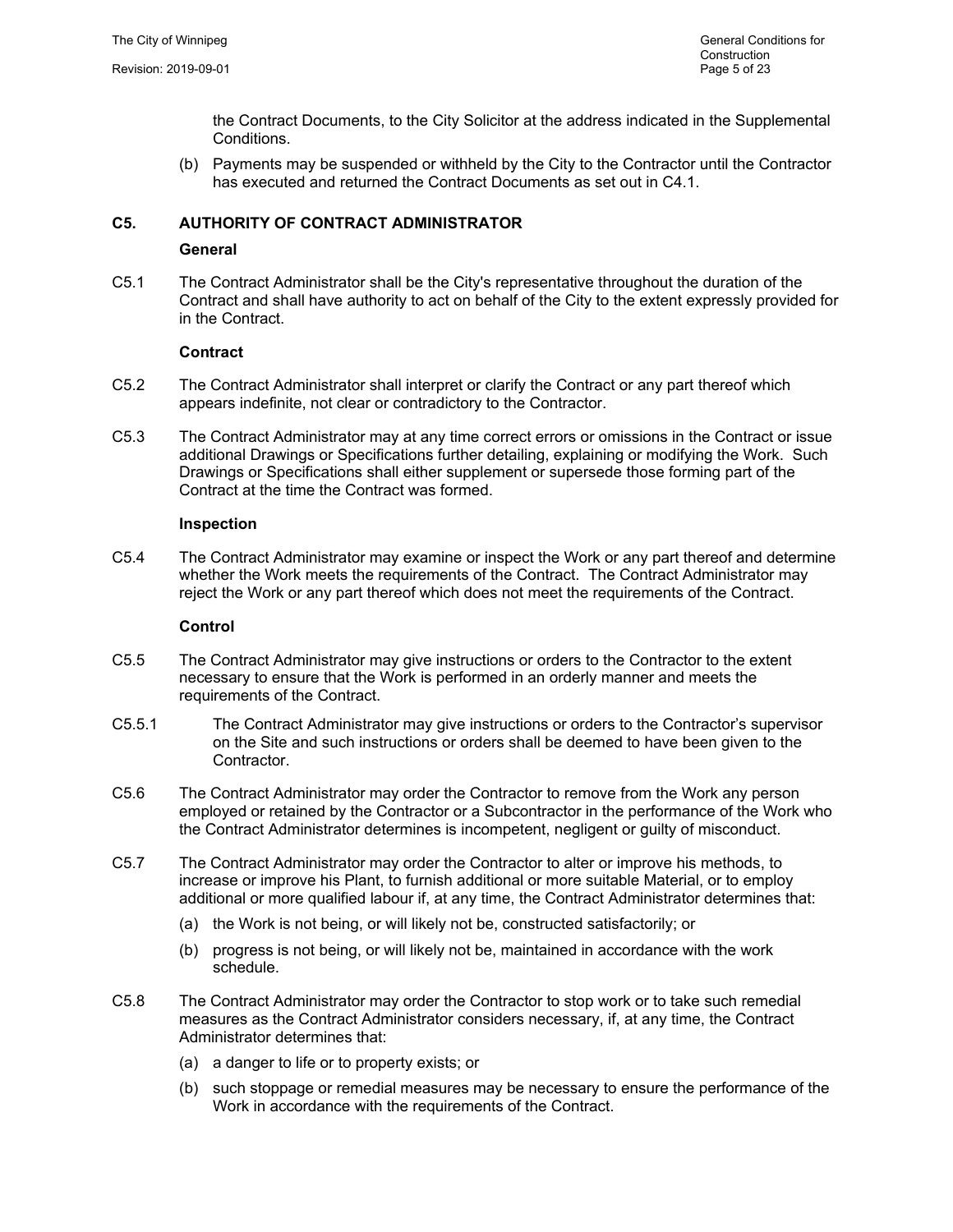- C5.9 Neither the giving of any orders by the Contract Administrator nor the carrying out of such orders by the Contractor shall entitle the Contractor to any extra payment, nor relieve the Contractor of his responsibilities under C6.
- C5.10 The Contract Administrator shall determine if and when Substantial Performance and Total Performance are achieved and shall certify the dates thereof.
- C5.11 If the Contractor disputes a determination or order of the Contract Administrator on any of the foregoing matters, the Contractor shall act in accordance with the Contract Administrator's determination or order. The Contractor may concurrently appeal the determination or order of the Contract Administrator to the Chief Administrative Officer as provided for in C21.

# **C6. RESPONSIBILITIES OF CONTRACTOR**

#### **General**

- C6.1 Except as otherwise provided in the Contract, the Contractor shall be solely responsible for construction means, methods, techniques, sequences and procedures, and for coordinating the various parts of the Work so as to ensure its proper completion in a sound and workmanlike manner, in all respects in strict conformity with the Contract and in accordance with the approved work schedule.
- C6.2 The Contractor shall have complete control over the methods of performing the Work and shall direct and supervise the Work so as to ensure conformance with the Contract.
- C6.3 The Contractor shall provide all Plant, Material, labour, services and incidentals necessary for the performance of the Work.
- C6.4 The Contractor shall be responsible for any Work not explicitly set out in the Contract but which may be reasonably implied for the proper completion of the Work.
- C6.5 Unless otherwise specified in the Specifications, all Material shall be new, fit for the purpose intended and shall meet or exceed the kind, quality and quantity of same specified in the Contract. If required, the Contractor shall provide evidence satisfactory to the Contract Administrator that the foregoing requirements have been met.

# **Contract**

- C6.6 The Contractor shall perform, complete and maintain the Work in strict accordance with the Contract.
- C6.7 If the Contract or any part thereof appears indefinite, not clear or contradictory, the Contractor shall refer such feature or features to the Contract Administrator for interpretation or clarification.
- C6.8 The Contractor shall obey, perform and comply with the Contract Administrator's orders, instructions, rules and procedures with respect to the Work or concerning the conduct thereof, promptly, efficiently and to the satisfaction of the Contract Administrator and he will assist other contractors, their employees and agents to do the same.
- C6.9 The Contractor shall be responsible for conveying the interpretation or clarification of the Contract, as given by the Contract Administrator, to Subcontractors.
- C6.10 The Contractor shall prepare and submit all drawings, schedules, documents or information required by the Contract and such other drawings, schedules, documents or information as may reasonably be required by the Contract Administrator.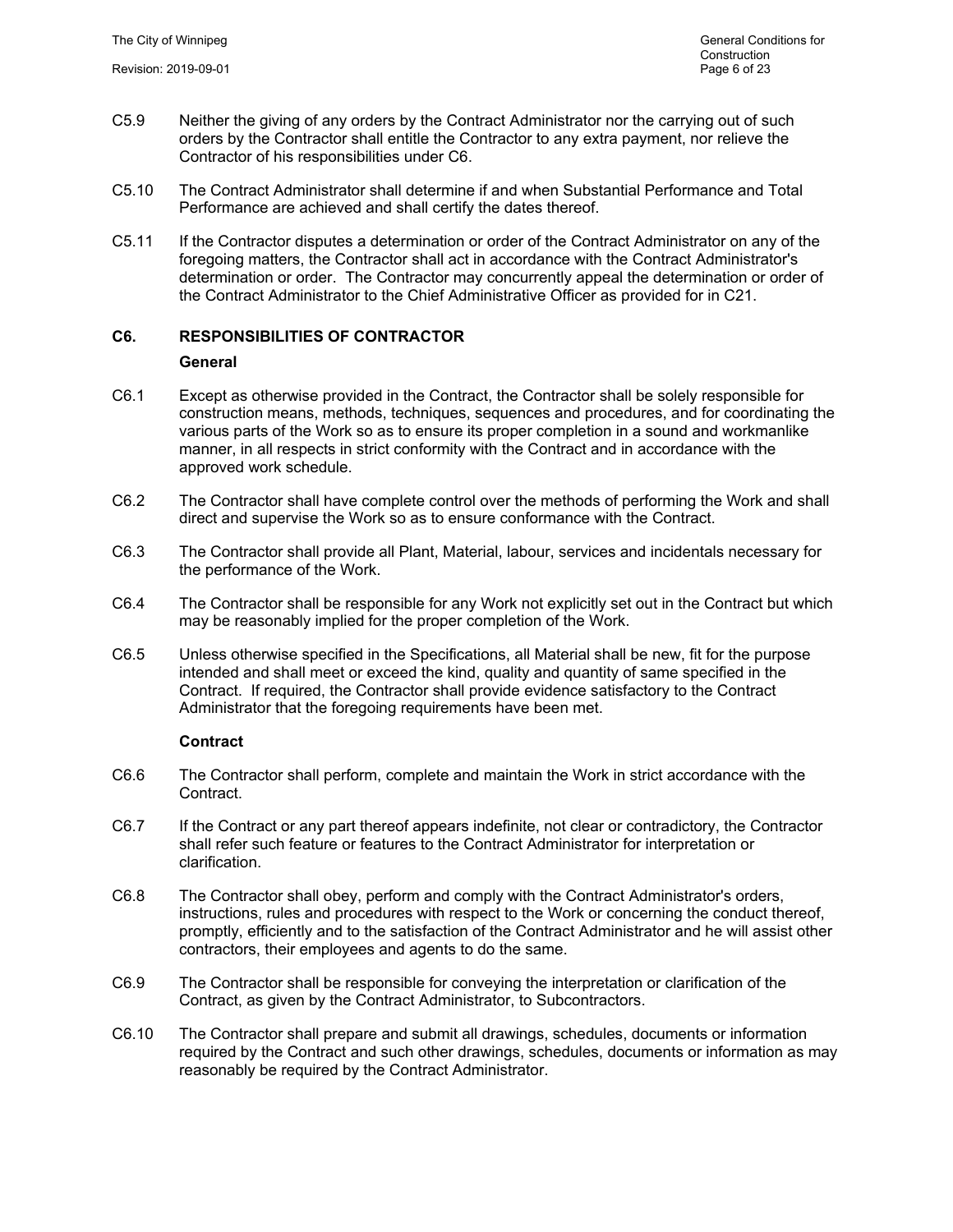C6.11 The Contractor shall keep one copy of the Contract Documents and any other approved drawings, schedules, documents or other information at the Site, and shall make them available at all reasonable times for the inspection and use of the Contract Administrator.

# **Laws and Regulations**

- C6.12 The Contractor shall comply with all laws, by-laws, ordinances, regulations, codes and orders of authorities having jurisdiction which are or come into force during the performance of the Work and which relate to the Work. Where there are two or more laws, by-laws, ordinances, regulations or codes applicable to the Work, the most restrictive shall apply.
- C6.13 The Contractor shall procure approvals, clearances, permits, licences and certificates required by law or by any by-laws, ordinances, regulations, codes or orders of the authorities having jurisdiction for the performance of the Work, but this shall not include the obtaining of permanent easements or rights of servitude.
- C6.14 The Contractor shall give any notices required by law or by by-laws, ordinances, regulations, codes or orders of the authorities having jurisdiction and which relate to the Work.
- C6.15 The Contractor shall be registered with the Workers Compensation Board of Manitoba, shall provide and maintain workers compensation coverage throughout the term of the Contract, and shall provide the Contract Administrator with evidence thereof upon request.
- C6.16 The Contractor shall not be responsible for verifying that the Contract complies with the applicable laws, by-laws, ordinances, regulations, codes and orders relating to the Work.

#### **Patents and Royalties**

- C6.17 If the Contract requires or the Contractor desires the use of any design, device, material or process covered by letters patent, copyright, trademark or trade name, the Contractor shall provide for such use by suitable legal agreement with the owner or licensee.
- C6.17.1 Upon request of the Contract Administrator, the Contractor shall provide the City with a copy of the said agreement.
- C6.18 If the City or the Contractor is served with a claim or notice of an infringement or alleged infringement of any patent, copyright, trademark or trade name, the party so served shall immediately give notice thereof to the other party.
- C6.19 If the City or the Contractor is prevented by injunction from using any design, device, material or process covered by letters patent, copyright, trademark or trade name, the Contractor shall, at his own cost, substitute an equally suitable design, device, material or process, all subject to the prior approval of the Contract Administrator.

#### **Personnel**

- C6.20 The Contractor shall provide competent, suitably qualified personnel to perform the Work. He shall at all times maintain good discipline and order at the Site.
- C6.21 The Contractor shall employ and keep on the Work, at all times during the performance of the Work, a competent supervisor and assistants, if necessary, acceptable to the Contract Administrator. The supervisor shall represent the Contractor on the Site. The supervisor shall not be replaced without the prior consent of the Contract Administrator unless the supervisor proves to be unsatisfactory to the Contractor and ceases to be in his employ.
- C6.22 If the Contract Administrator orders a person to be removed from the Work, the Contractor shall comply forthwith. Any person so removed shall not be re-employed on the Work by the Contractor or by a Subcontractor.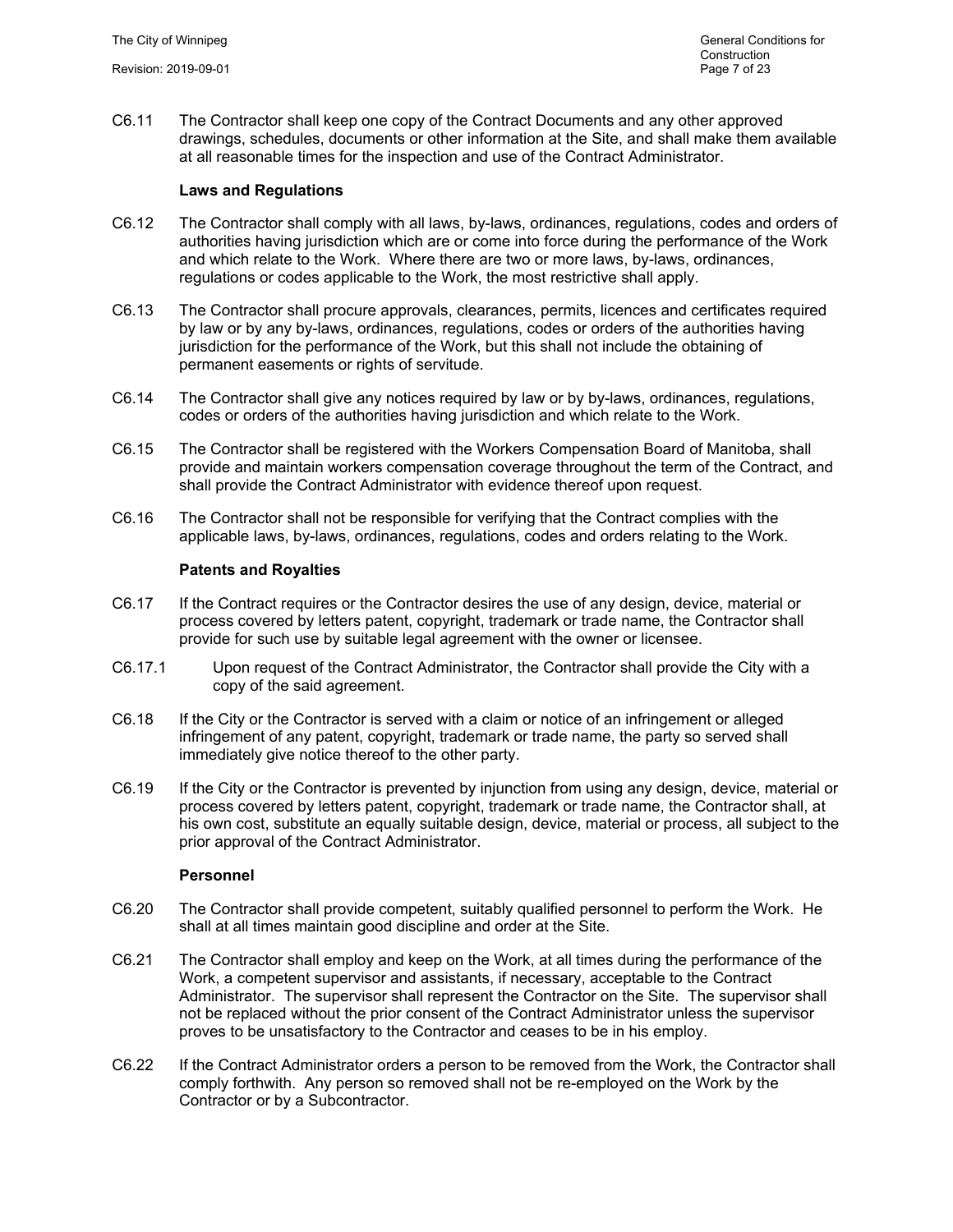# **Control**

- C6.23 The Contractor must arrange and carry on his Work so as not to conflict with the Work being carried on or to be carried on for the City by other contractors or by the City's employees. If the Contractor finds it difficult to work in harmony with such parties, he shall notify the Contract Administrator promptly.
- C6.24 The Contractor shall be solely responsible for construction safety at the Site and for compliance with all laws, rules, regulations and practices required by the applicable construction and safety legislation.
- C6.25 The Contractor shall be solely responsible for securing the Site, and any existing facility thereon, and for the proper care and protection of the Work already performed.
- C6.26 The Contractor shall do whatever is necessary to ensure that:
	- (a) no person, property, right, easement or privilege is injured, damaged or infringed by reason of the Contractor's activities in performing the Work;
	- (b) pedestrian and other traffic on any public or private road or waterway is not unduly impeded, interrupted or endangered by the performance or existence of the Work or Plant;
	- (c) fire hazards in or about the Work or its Site are eliminated;
	- (d) the health and safety of all persons employed in the performance of the Work or otherwise is not endangered by the method or means of its performance;
	- (e) adequate medical services are available to all persons employed on the Work or its Site at all times during the performance of the Work;
	- (f) adequate sanitation measures are taken and facilities provided with respect to the Work and its Site;
	- (g) all survey posts, buoys or control monuments are protected and are not removed, defaced, altered or destroyed; and
	- (h) all stakes, buoys and marks placed on the Work or its Site by or under the authority of the Contract Administrator are protected and are not removed, defaced, altered or destroyed.
- C6.27 The Contractor shall maintain the Site and the Work in a tidy condition and free from the accumulation of waste and debris, other than that caused by the City or by other contractors.
- C6.27.1 Upon attaining Substantial Performance, the Contractor shall remove any Plant and Material not required for the performance of the remaining Work. He shall also remove waste and debris other than that caused by the City or other contractors, and leave the Site and the Work clean and suitable for occupancy by the City unless otherwise specified.
- C6.27.2 Total Performance shall not be considered to have been achieved until the Contractor has cleaned up the Site and has removed all Plant, surplus Material, waste and debris, other than that left by the City or other contractors.
- C6.28 The Contractor shall perform the Work so as to progress continuously with the Work or any part thereof and in such a manner as to ensure the proper completion of the Work or any part thereof, within the time stipulated.

# **Subcontractors**

- C6.29 The Contractor shall not employ any Subcontractor to whom the Contract Administrator may reasonably object.
- C6.29.1 The Contractor agrees that the Subcontractors identified in his Bid, or in any subsequent submission, are the Subcontractors to be used to carry out those parts of the Work noted therein.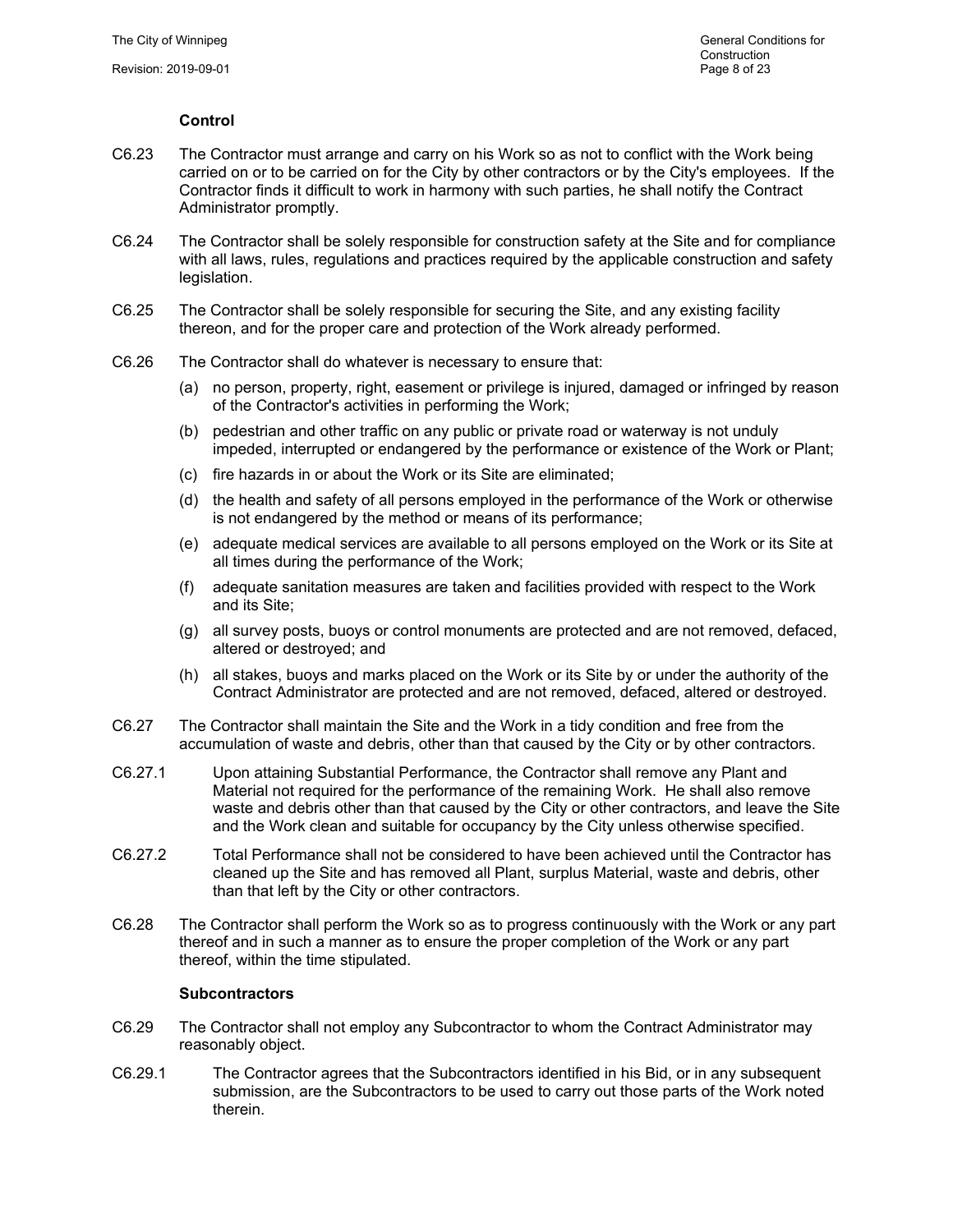- C6.29.2 The Contractor shall not add, remove or replace any Subcontractor, or change the part of the Work to be performed by a Subcontractor, without the prior approval of the Contract Administrator.
- C6.30 The Contractor, with respect to Work to be performed under subcontract, shall:
	- (a) enter into contracts or written agreements with his Subcontractors to require them to perform their work in complete conformance with and subject to the terms and conditions of the Contract; and
	- (b) be as fully responsible to the City for acts and omissions of his Subcontractors and of persons directly or indirectly employed by them as for acts and omissions of persons directly employed by him.
- C6.31 The Contractor shall incorporate the terms and conditions of the Contract into all subcontract agreements he enters into with his Subcontractors.
- C6.32 The Contractor shall make prompt payment to his Subcontractors, his employees or on account of the purchase or rental of Plant or Material.
- C6.33 The Contractor shall promptly secure a discharge of a lien or trust claim served upon the City pursuant to The Builders' Liens Act (Manitoba).

# **C7. CHANGES IN WORK**

#### **General**

- C7.1 The City shall have the right to order a Change in Work at any time after award of the Contract.
- C7.2 If, at any time after award of the Contract, the Contractor is of the opinion that a Change in Work is necessary to accomplish the result intended by the Contract or if the Contractor considers it desirable that a Change in Work be approved, he shall promptly provide notice thereof to the Contract Administrator, including:
	- (a) the reason for the proposed Change in Work;
	- (b) a detailed description of the proposed Change in Work;
	- (c) the Contractor's proposed method(s) to determine the adjustment, if any, in Contract Price pursuant to C7.4.
- C7.2.1 Without limiting the generality of C7.2, if the Contractor observes:
	- (a) any substantial difference in the nature of the surface or subsurface conditions at the Site, or the location, nature, quality or quantity of the materials to be removed, from those set out in the Contract; or
	- (b) that the Contract is at variance with any laws, ordinances, rules, regulations or codes of authorities having jurisdiction, or if changes are made to any laws, ordinances, rules, regulations and codes subsequent to the Submission Deadline which require modifications to the Contract;

the Contractor shall immediately notify the Contract Administrator.

- C7.3 The Contract Administrator shall determine whether a Change in Work is necessary or desirable and whether a corresponding adjustment to the Contract Price is required.
- C7.3.1 If the Contract Administrator determines that no Change in Work is necessary or desirable, he will issue a notice stating his determination.
- C7.3.2 If the Contract Administrator determines that a Change in Work is necessary or desirable but no corresponding adjustment to the Contract Price is required, he will issue a notice approving the Change in Work and stating his determination.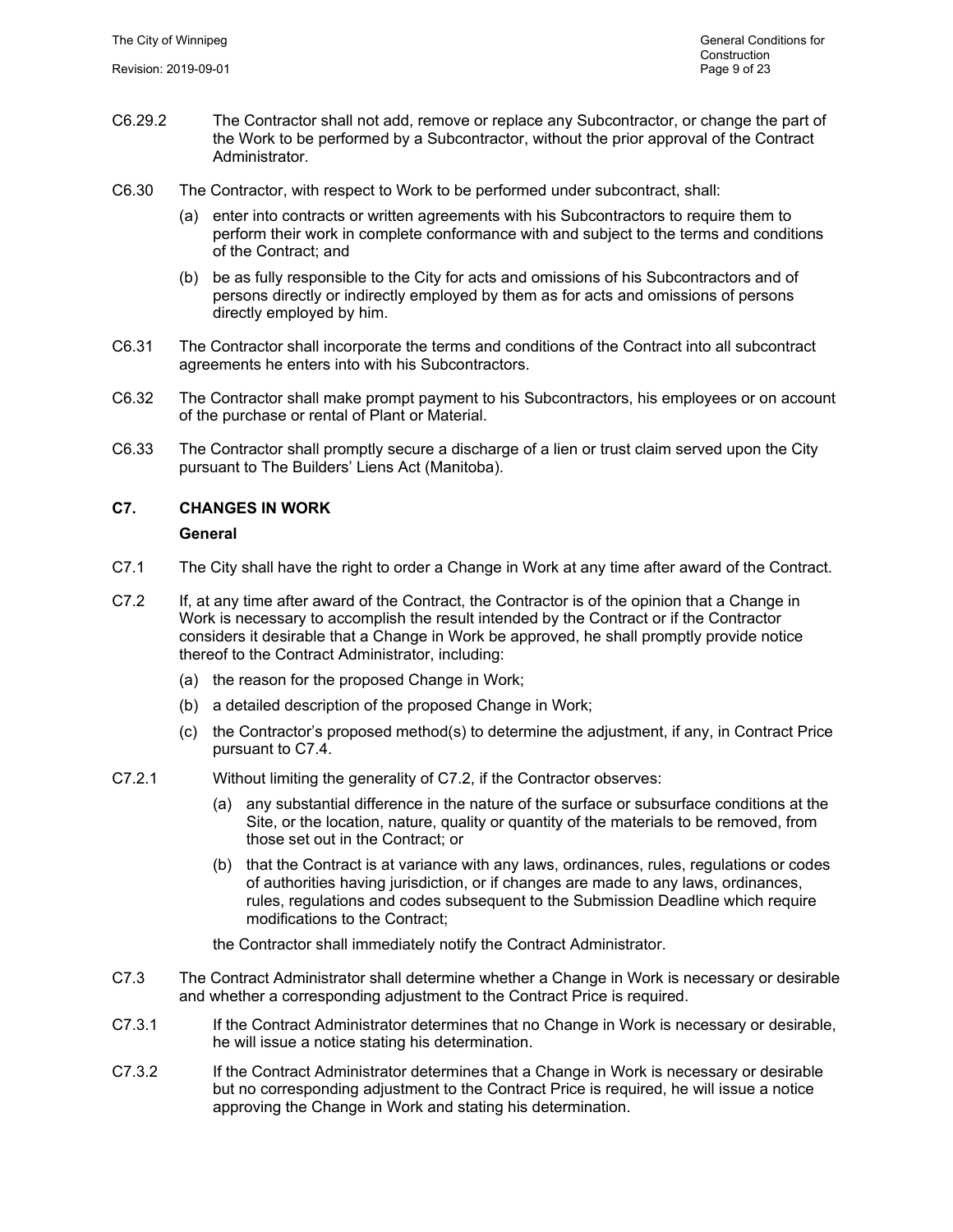- C7.3.3 If the Contract Administrator determines that a Change in Work is necessary or desirable, which requires a corresponding adjustment to the Contract Price, and he is able to determine such adjustment based on the available information, he shall issue a notice approving the Change in Work and stating his determination regarding the method(s) to be used to determine the adjustment in Contract Price pursuant to C7.4.
- C7.3.4 If the Contract Administrator determines that a Change in Work is necessary or desirable, which requires a corresponding adjustment to the Contract Price, and he requires further information to determine such adjustment, he shall issue a notice stating his determination and requiring the Contractor to submit the Contractor's proposed method(s) to determine the adjustment in Contract Price pursuant to C7.4, and upon receipt and evaluation of such information, he shall issue a notice in accordance with C7.3.3.

# **Valuation of a Change in Work**

- C7.4 The adjustment in Contract Price resulting from a Change in Work shall be determined by one or more of the following methods:
	- (a) by estimate in a lump sum;
	- (b) by the unit prices and methods of measurement set out in the Contract or subsequently agreed upon;
	- (c) by the actual cost of the Change in Work to the Contractor plus a fixed fee;
	- (d) by the actual cost of the Change in Work to the Contractor plus fifteen percent (15%) on any portion of the Change in Work undertaken by the Contractor's own forces or plus ten percent (10%) on any portion of the Change in Work undertaken by a Subcontractor.
- C7.4.1 For the purposes of C7.4(c) or (d), "actual cost" on any portion of the Change in Work undertaken by the Contractor's own forces shall mean the direct cost of labour plus an allowance for direct supervision and payroll burden (including Employment Insurance, Canada Pension, Payroll Tax, Workers Compensation assessments and vacation pay), purchase or rental of Plant and Material and any other payments made by the Contractor with the prior approval of the Contract Administrator that are necessary for the performance of the Change in Work.
- C7.4.2 For the purposes of C7.4(c) or (d), "actual cost" on any portion of the Change in Work undertaken by a Subcontractor shall mean the amount invoiced by the Subcontractor and paid by the Contractor, net of any discounts and excluding any late payment interest or penalties.
- C7.5 If a Change in Work results in a reduction in the Contract Price, no claim may be made for damages on the ground of loss of anticipated profit on Work so diminished or on any other ground provided that the aggregate reduction in the Contract Price does not exceed twenty percent (20%) of the price agreed upon for the Work as of the date of the award of the Contract.
- C7.5.1 Reductions in the Contract Price as a result of:
	- (a) Changes in Work requested by the Contractor;
	- (b) a deduction, pursuant to C11.7(d), for defective or deficient Work;
	- (c) a decrease, pursuant to C12.4, due to a change in tax; or
	- (d) the City's application of a remedy for an event of default;

shall not be considered in calculating the aggregate reduction in the Contract Price for the purposes of C7.5.

- C7.6 If a Change in Work diminishes the Work, or any part thereof, resulting in:
	- (a) extra cost to the Contractor, directly attributable to the diminution, for which he would not be entitled to payment on a unit price basis (e.g., loss of volume discounts); or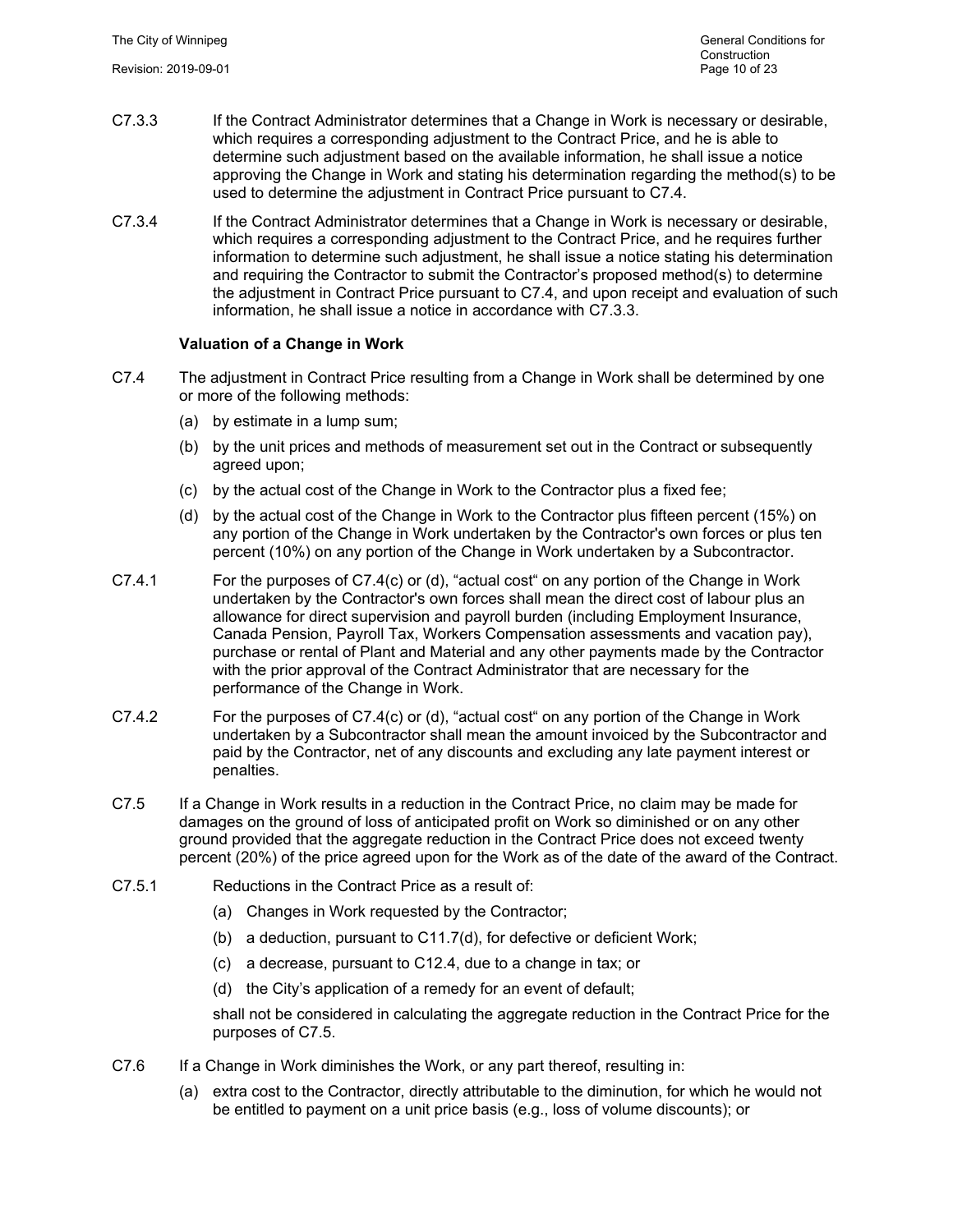(b) loss to the Contractor in respect of Material required by the City to be purchased by him for the Work but not used thereon as a direct result of the diminution (e.g., restocking charges):

the Contractor shall be compensated therefor by the City in the sum or sums determined by the Contract Administrator.

- C7.7 If the method of valuation or measurement or the adjustment to the Contract Price cannot be promptly agreed upon and the Contract Administrator requires the Change in Work to proceed, then the Contract Administrator will determine the method of valuation and measurement and the adjustment to the Contract Price. The Contract Administrator shall issue a notice approving the Change in Work and setting out the method of valuation, measurement, and any approved adjustments to the Contract Price.
- C7.8 If the Contractor disputes a determination made by the Contract Administrator, the Contractor shall act in accordance with the Contract Administrator's determination. The Contractor may concurrently appeal the determination of the Contract Administrator to the Chief Administrative Officer as provided for in C21.

#### **Cost Records**

- C7.9 If a valuation is required pursuant to C7.4 or C7.6, the Contractor shall provide the Contract Administrator with:
	- (a) detailed and accurate statements showing:
		- (i) description, cost (including expenses for operation and maintenance) and time for Plant used by the Contractor;
		- (ii) description, cost and quantity for Material used by the Contractor;
		- (iii) rate of pay and hours of work for each of the persons employed by the Contractor; and
	- (b) access to any cost records (including payroll records, time books and invoices) or other data necessary to verify the accuracy of such statements.

# **C8. RIGHT OF ENTRY**

- C8.1 The Contractor shall not be entitled to exclusive possession of the Site.
- C8.2 The City shall have the right, for itself, its agents, representatives or other persons, to enter, occupy or use any portion of the Site or the Work, at any time and for so long a time as the Contract Administrator may require.
- C8.3 Such entry, occupation or use shall not constitute acceptance of the Work by the City nor shall it relieve the Contractor of responsibility to complete the Work.

#### **C9. CONTROL OF PLANT AND MATERIAL**

- C9.1 The Contractor shall not remove any Plant or Material that he has brought to the Site and which is required to complete the Work without the prior consent of the Contract Administrator until the date of Total Performance.
- C9.2 Plant or Material that is the property of the City shall not be removed from the Site, disposed of or used except for the purposes of the Work without the prior consent of the Contract Administrator.
- C9.3 The Contractor shall keep such records of all Plant and Material supplied or placed in the care, custody and control of the Contractor by the City as the Contract Administrator may from time to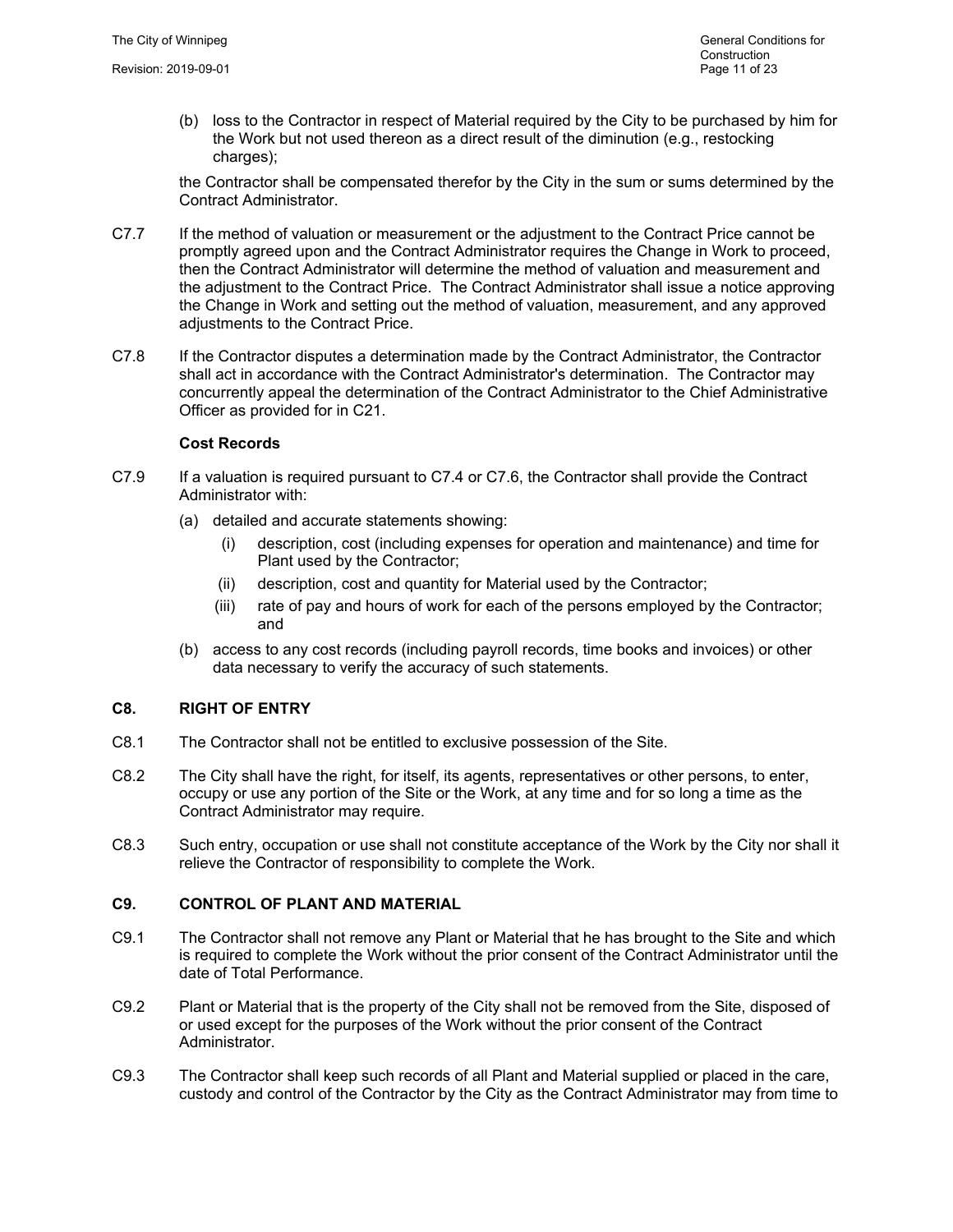time require and shall satisfy the Contract Administrator, when requested, that such Plant and Material are at the place and in the condition required by the City.

# **C10. RISK AND RESPONSIBILITY**

- C10.1 Plant or Material brought to the Site or the Work by the Contractor shall remain at the risk and the responsibility of the Contractor from the commencement of the Work until:
	- (a) Material is incorporated into the Work; or
	- (b) Plant or Material is removed from the Site or the Work by the Contractor.
- C10.2 The Contractor shall be liable to the City for any loss of or damage to Plant or Material that is supplied to or placed in the care, custody and control of the Contractor by the City in connection with the Contract, whether or not that loss or damage is attributable to causes beyond the Contractor's control, from the commencement of the Work until:
	- (a) Material is incorporated into the Work; or
	- (b) Plant or Material is returned, in its original condition, to the City.
- C10.3 The Work shall remain at the risk and the responsibility of the Contractor from the commencement of the Work until the date of Substantial Performance.
- C10.4 That portion of the Work not completed as of the date of Substantial Performance shall remain at the risk and responsibility of the Contractor until the date of Total Performance.
- C10.5 The Contractor shall, at his own cost, be required to maintain the Work, make good all damage thereto and imperfections therein and to deliver the completed Work to the City in accordance with the provisions of the Contract.

#### **C11. INSPECTION**

#### **General**

- C11.1 The Contractor shall provide the Contract Administrator access, whether at the Site or at the premises of the Contractor or any Subcontractor, to observe and inspect the Work and its progress.
- C11.2 The Contractor shall provide the Contract Administrator any samples required to inspect the Work.
- C11.3 The Contractor shall provide the Contract Administrator any and all assistance which he may require to observe and inspect the Work.
- C11.4 Before beginning or resuming operations upon any portion of the Work, the Contractor shall notify the Contract Administrator so as to enable him to arrange for inspection. If the Contractor fails to notify the Contract Administrator, the Contractor shall, if and when required by the Contract Administrator, forthwith take down or expose and rebuild that portion of the Work required to facilitate inspection. The cost of such taking down or exposure, and rebuilding, if any, shall be borne by the Contractor.
- C11.5 If and when required by the Contract Administrator, the Contractor shall take down or expose forthwith any portion of the Work where the Contract Administrator determines that the Work is not in accordance with the Contract. The cost of such taking down or exposure, and rebuilding, if any, shall fall upon the City if the taking down or exposure indicates that the portion exposed is properly constructed and of satisfactory Material, but if otherwise the cost shall be borne by the Contractor.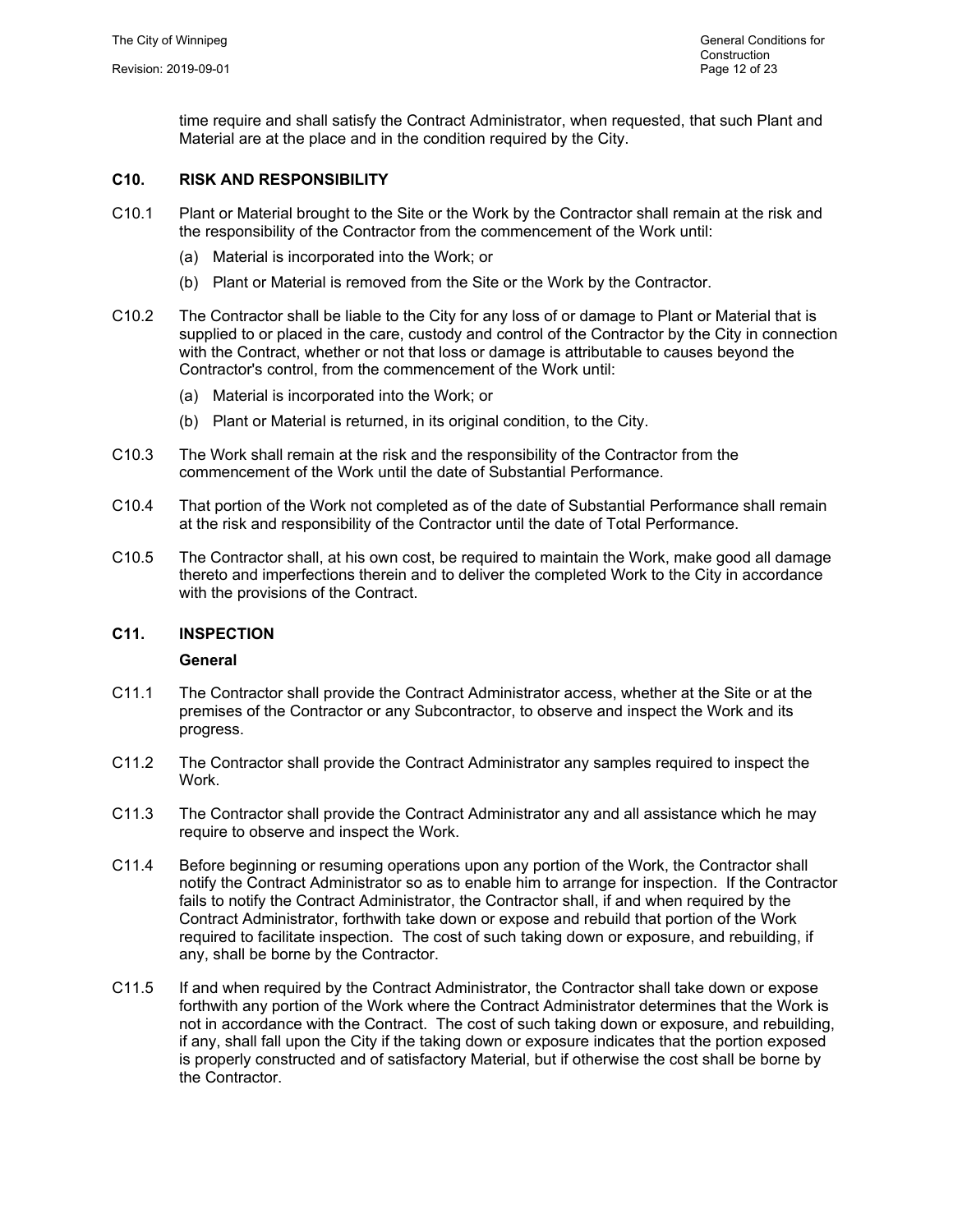C11.6 The inspection herein provided for shall in no way relieve the Contractor of full responsibility for the quality, proper operation and performance of the Work.

# **Defective Work**

- C11.7 If the Contract Administrator determines that the Work, or any part thereof, is defective or deficient, the City shall have the right to do any one or more of the following in addition to anything permitted elsewhere in the Contract or by law:
	- (a) if the Contract Administrator determines that any Plant is defective, deficient or otherwise unfit for the purpose intended, the Contract Administrator may direct the Contractor to remove such Plant from the Site and promptly replace it with Plant which meets the requirements of the Contract and is fit for the purpose intended;
	- (b) if the Contract Administrator determines that any Material which is not yet incorporated into the Work is defective, deficient or otherwise unfit for the purpose intended, the Contract Administrator may direct the Contractor to remove such Material from the Site and promptly replace it with Material which meets the requirements of the Contract and is fit for the purpose intended;
	- (c) if the Contract Administrator determines that the Work or any portion thereof, including any Material which is incorporated therein, is defective, deficient or otherwise unfit for the purpose intended, the Contract Administrator may direct the Contractor to repair, rebuild, replace or otherwise remedy the defect or deficiency;
	- (d) if the Contract Administrator determines that it is not expedient to correct defective or deficient Work, the City may deduct from the Contract Price the difference between the value of the Work as done and that called for by the Contract, the amount of which shall be determined by the Contract Administrator.
- C11.8 The Contractor shall, without delay, carry out the directives of the Contract Administrator pursuant to C11.7. In addition, the Contractor shall be responsible for the cost of any additional inspections necessitated thereby.
- C11.9 The City shall be entitled, in its sole discretion, to use the Work or any portion thereof notwithstanding that it may be defective or deficient, and such use shall not constitute acceptance of any defects or deficiencies nor shall it relieve the Contractor of responsibility to complete the Work.

# **C12. MEASUREMENT AND PAYMENT**

#### **General**

- C12.1 Unless otherwise specified in the Supplemental Conditions, the City shall only be required to pay the Contractor for Material required for the Work upon the installation and total incorporation of same permanently in the Work.
- C12.2 The amounts to be paid by the City to the Contractor shall be the sums certified by the Contract Administrator in the interim and final progress estimates.
- C12.2.1 For unit price Contracts, such sums shall be determined by the Contract Administrator upon the basis of the unit prices for the various classes of the Work stated on Form B: Prices. The total amount to be paid to the Contractor for the Work will be the amount arrived at by measuring the amount of each class of the Work listed on Form B: Prices and performed in accordance with the Contract, and pricing the same, in accordance with the unit prices stated thereon.
- C12.2.2 For lump sum Contracts, such sums shall be determined by the Contract Administrator upon the basis of the lump sum price stated on Form B: Prices.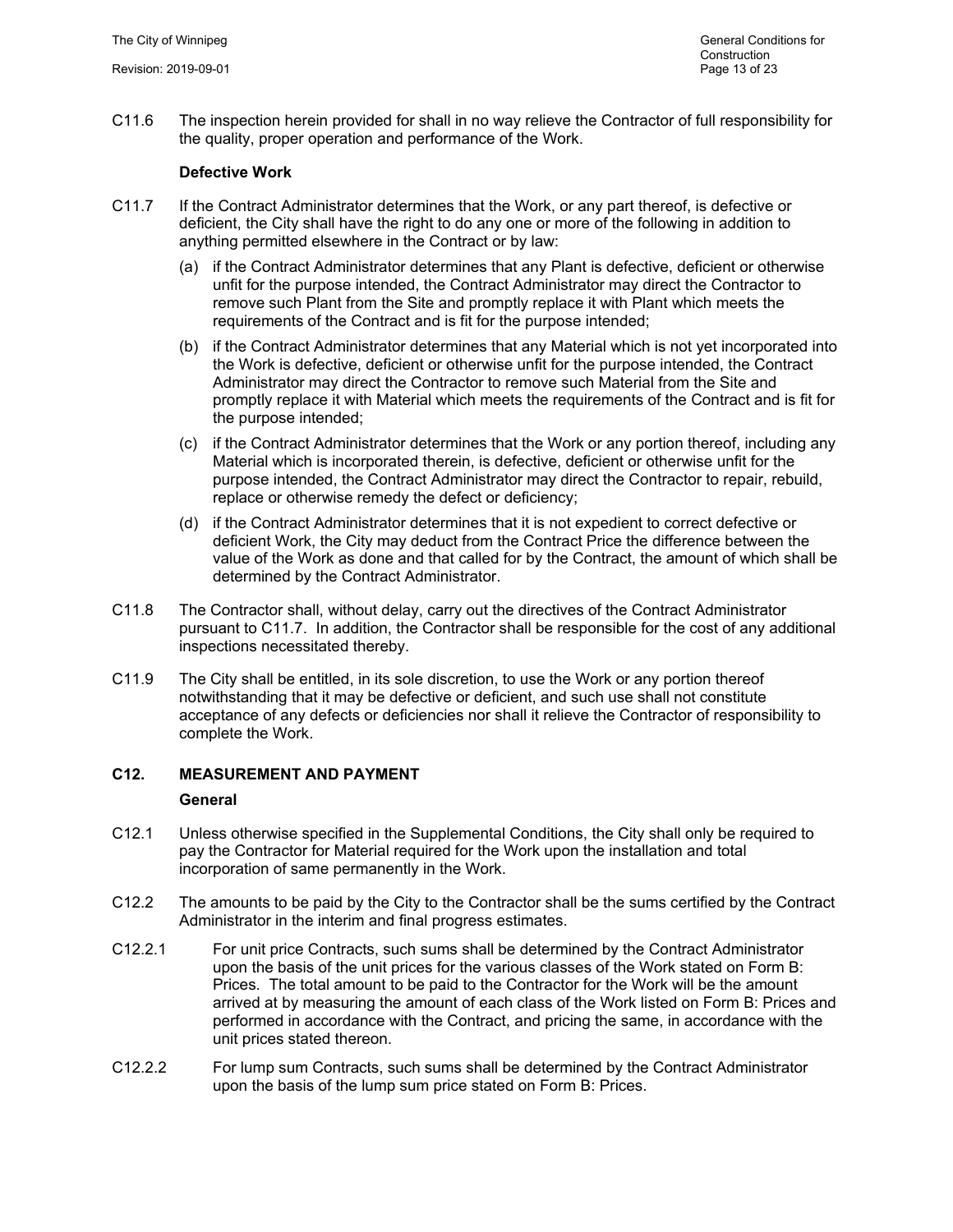- C12.2.3 Prices stated on Form B: Prices shall be deemed to include:
	- (a) duty;
	- (b) freight and cartage;
	- (c) Federal and Provincial taxes [except the Goods and Services Tax (GST), which shall be extra where applicable] and all charges governmental or otherwise paid;
	- (d) profit and all compensation which shall be due to the Contractor for the Work and all details necessarily connected with the completion of the Work and all risks and contingencies connected therewith.

# **Increased or Decreased Costs**

- C12.3 The Contract Price shall not be increased or decreased by reason of any increase or decrease in the cost of the Work to the Contractor except as provided for herein.
- C12.4 The Contract Price shall be adjusted if any change in a tax imposed under the Excise Act, the Excise Tax Act, the Customs Act, the Customs Tariff, The Mining Tax Act (Manitoba), or The Retail Sales Tax Act (Manitoba):
	- (a) occurs after the Submission Deadline;
	- (b) applies to Material; and
	- (c) affects the cost of that Material to the Contractor.
- C12.5 If a change referred to in C12.4 occurs, the Contract Price shall be increased or decreased by an amount equal to the amount that is established, by an examination of the relevant records of the Contractor, to be the increase or decrease in the cost incurred that is directly attributable to that change.
- C12.6 For the purpose of C12.4, where a tax is changed after the Submission Deadline but public notice of the change has been given by either the Federal or Provincial Minister of Finance before that date, the change shall be deemed to have occurred before the Submission Deadline and the Contractor shall not be entitled to an increase in the Contract Price.

#### **Measurement and Payment**

- C12.7 By the fourteenth (14) Calendar Day after the end of each month, or as soon thereafter as possible, the Contract Administrator shall, subject to having received all necessary information from the Contractor by the seventh (7) Calendar Day after the end of that month, prepare a progress estimate setting out the quantity and value of the Work performed during the preceding month.
- C12.8 The Contractor shall sign each progress estimate signifying that he agrees with the Contract Administrator's estimate of the quantity and value of the Work completed.
- C12.9 Approval by the City of payment on account of a progress estimate will make the amount of the progress estimate valid for payment.
- C12.10 Any payment made by the City to the Contractor on account of a progress estimate shall be less any holdback required to be made by The Builders' Liens Act, and such holdbacks or other amounts which the City is entitled to withhold pursuant to the Contract.

#### **Final Payment**

- C12.11 Approval by the City of payment on account of the final progress estimate shall be subject to the following conditions:
	- (a) issuance by the Contact Administrator of a certificate of Total Performance;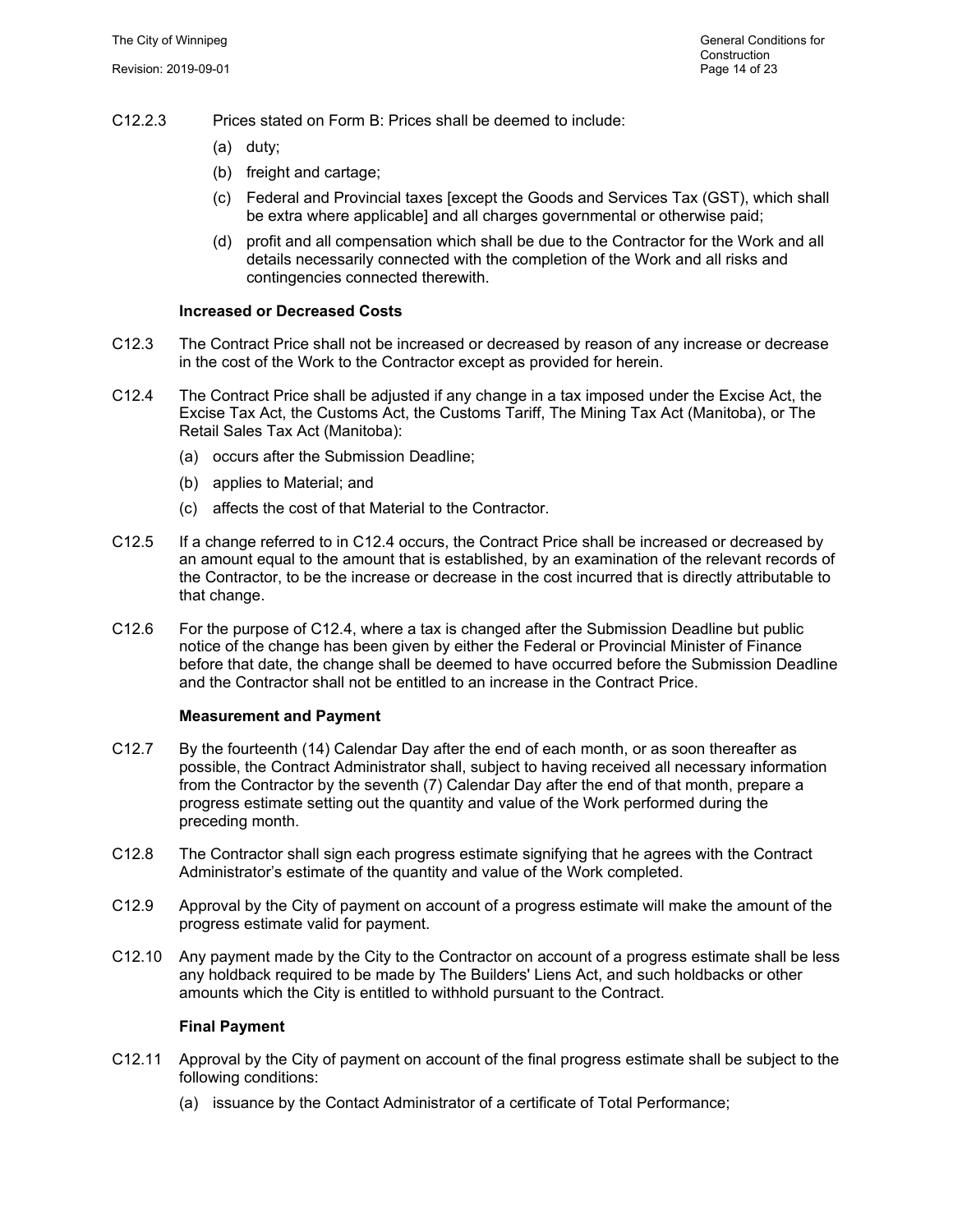- (b) receipt by the City of a certificate from the Workers Compensation Board stating that full payment has been made to the Board with respect to all assessments owing.
- C12.12 Payment on account of the final progress estimate, including the holdback made by the City pursuant to The Builders' Liens Act, shall be paid to the Contractor when the time for filing liens or trust claims has elapsed, unless the City is in receipt of a lien or trust claim.
- C12.13 Neither the issuance of a certificate of Total Performance nor the payment of the final progress estimate shall relieve the Contractor from his responsibilities either under C13 or as a result of any breach of the Contract by the Contractor including, but not limited to, defective or deficient Work appearing after Total Performance, nor shall it conclude or prejudice any of the powers of the Contract Administrator or the Chief Administrative Officer hereunder.
- C12.14 Subject to C12.15, acceptance by the Contractor of payment on account of the final progress estimate shall constitute a waiver and release by him of all claims against the City whether for payment for Work done, damages or otherwise arising out of the Contract.
- C12.15 If the Contractor disputes a determination made by the Contract Administrator with respect to an interim or final progress estimate, the Contractor shall be paid in accordance with the Contract Administrator's determination. The Contractor may concurrently appeal the determination of the Contract Administrator to the Chief Administrative Officer as provided for in C21.

# **C13. WARRANTY**

# **General**

C13.1 The Contractor warrants that the Work will be free of any and all defects or deficiencies during the warranty period.

# **Warranty Period**

- C13.2 Unless specifically stated otherwise in the Supplemental Conditions, the warranty period shall begin on the date of Total Performance and shall expire one (1) year thereafter unless extended pursuant to C13.2.1 or C13.2.2, in which case it shall expire when provided for under these sections.
- C13.2.1 If a defect or deficiency prevents the full and normal use or operation of the Work or any portion thereof, for purposes of calculating the warranty period, time shall be deemed to cease to elapse for the defective or deficient portion, and for any portion of the Work whose use or operation is prevented by such defect or deficiency, as of the date on which the defect or deficiency is observed or the use or operation is prevented and shall begin to run again when the defect or deficiency has been corrected or the Work may be used or operated to the satisfaction of the Contract Administrator.
- C13.2.2 If all outstanding defects or deficiencies have not been corrected to the satisfaction of the Contract Administrator by at least two (2) weeks prior to the date on which the warranty would expire except for this C13.2.2, then the Contract Administrator may require the Contractor to extend the warranty period for a further period of one (1) year for those defects or deficiencies in the Work identified by the Contract Administrator as still outstanding and uncorrected or for any portion of the Work whose use or operation is prevented by such defects or deficiencies.
- C13.3 Notwithstanding C13.2, if any law of Manitoba or of the jurisdiction in which the Work was manufactured requires, or if the manufacturer provides, a longer warranty period or a warranty which is more extensive in its nature, then the provisions of such law or manufacturer's warranty shall apply.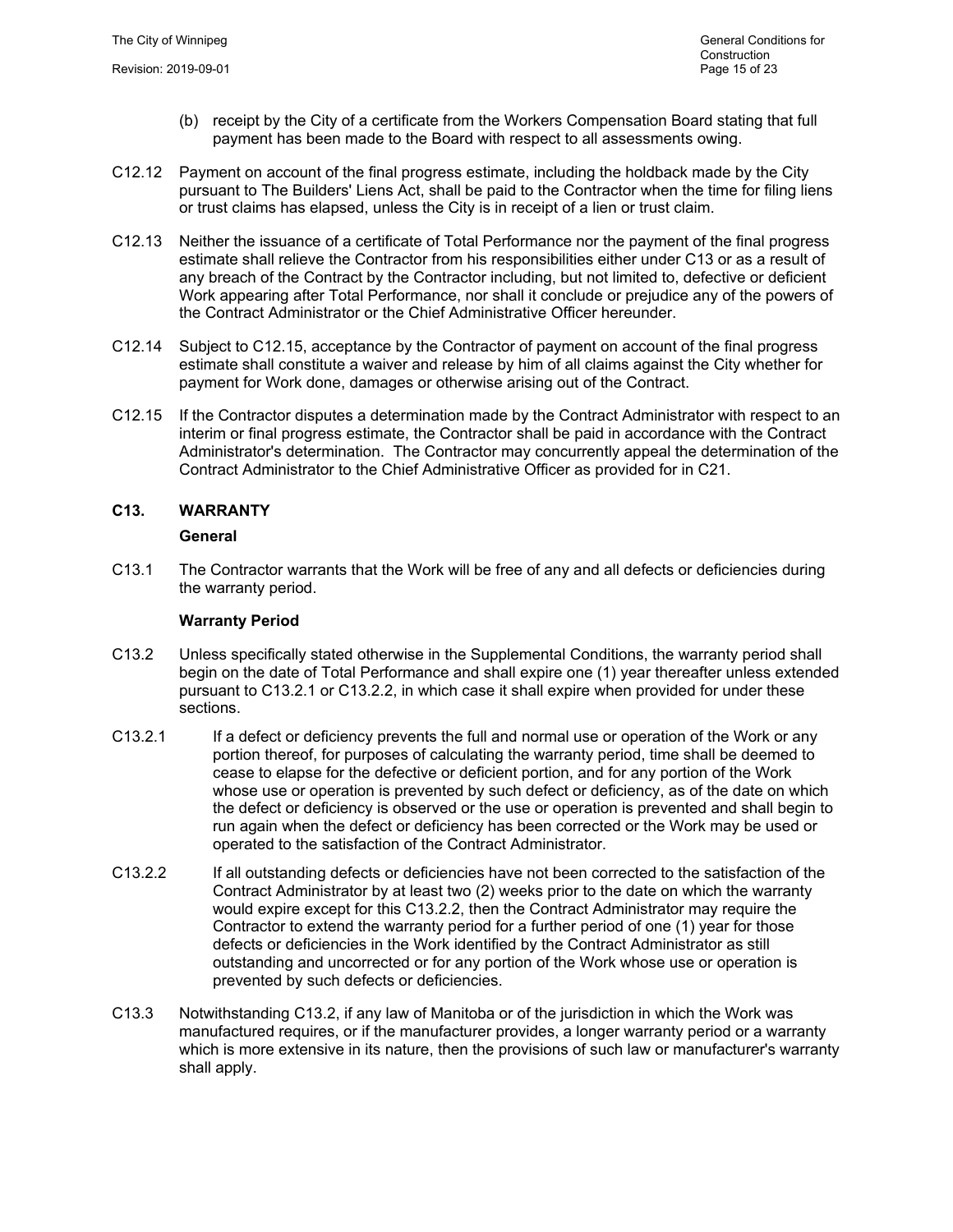# **Warranty Inspection**

- C13.4 Within a reasonable time before the warranty expires, the Contract Administrator shall request that the Contractor arrange, attend at and assist the Contract Administrator in carrying out an inspection of the Work.
- C13.5 Where the warranty period has been extended pursuant to C13.2.2, a second inspection shall be carried out in accordance with C13.4 before the warranty period, as extended, expires.

# **Warranty Work**

- C13.6 The Contract Administrator shall notify the Contractor of observed defects or deficiencies and damage, if any, arising or resulting from such defects or deficiencies, within the warranty period.
- C13.7 The Contractor shall correct, to the satisfaction of the Contract Administrator, all defects, deficiencies and damage identified by the Contract Administrator in the manner and within the time period(s) specified in the notice.
- C13.8 If the Contractor disagrees with the Contract Administrator's determination under C13.6, he shall nonetheless comply with C13.7. The Contractor may concurrently appeal the determination of the Contract Administrator as provided for in C21.

# **Acceptance of the Work**

- C13.9 The Contract Administrator shall certify acceptance of the Work upon:
	- (a) the satisfactory performance of the Work during the warranty period;
	- (b) the Contractor having fully complied with C13.7; and
	- (c) the successful conclusion of any tests required under the Contract.
- C13.10 Only certification of acceptance of the Work shall constitute:
	- (a) acceptance of the Work; or
	- (b) acceptance that the Work or any part thereof has been duly performed; or
	- (c) acceptance of the accuracy of any claim of the Contractor.
- C13.11 Certification of acceptance of the Work shall not, however, relieve the Contractor from his responsibilities for any breach of the Contract including, but not limited to, defective or deficient Work appearing after the date of such certification.

#### **C14. GOVERNING LAW**

C14.1 The Contract has been entered into in the Province of Manitoba and shall be governed by and construed and enforced in accordance with the laws of the Province of Manitoba and of Canada as applicable therein. The parties hereby irrevocably and unconditionally agree to the exclusive jurisdiction of the Courts in the Province of Manitoba and all courts competent to hear appeals therefrom.

#### **C15. ASSIGNMENT**

- C15.1 The Contractor shall not assign the Contract or any payments thereunder without the prior consent of the City.
- C15.2 The Contract shall inure to the benefit of and be binding on the respective heirs, executors, administrators, successors and assigns of the City and the Contractor.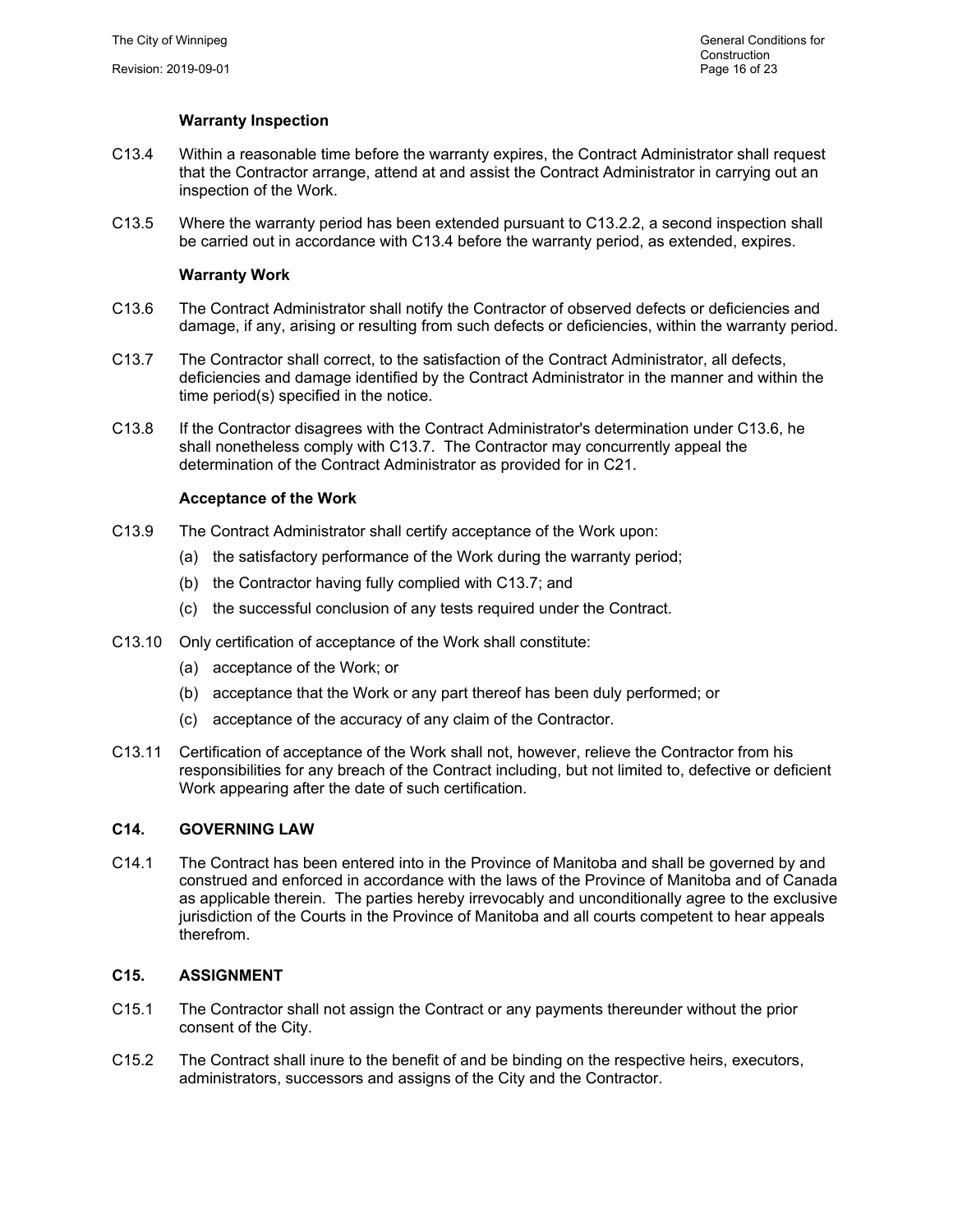# **C16. FORCE MAJEURE**

- C16.1 If the Contractor is delayed in the performance of the Work by reason of strikes, lock-outs (including lock-outs decreed for its members by a recognized contractors' association of which the Contractor is a member), an act of God, or any other cause which the Contractor satisfies the Contract Administrator to be totally beyond his control, the work schedule shall be adjusted by a period of time equal to the time lost due to such delays.
- C16.2 No extension for delay shall be approved unless a notice of the claim is received by the Contract Administrator from the Contractor within seven (7) Calendar Days of the date on which the cause of delay arose.
- C16.3 Any delay or failure by the City to perform its obligations under this Contract shall be excused, to the extent that the delay or failure is caused by an event or occurrence beyond the reasonable control of the City and without its fault or negligence, such as by way of example and not by way of limitation, strikes, lock-outs, or acts of God, provided that written notice of the delay shall be given by the City within seven (7) Calendar Days of the date on which the cause of delay arose.
- C16.4 Any notice or claim for extension must state the cause of delay and the length of extension requested.
- C16.4.1 In the case of a continuing cause of delay, only one claim for an extension shall be necessary.

# **C17. INDEMNITY**

- C17.1 The Contractor shall save harmless and indemnify the City against all costs, damages or expenses arising from actions, claims, demands and proceedings, by whomsoever brought, made or taken as a result of acts or omissions of the Contractor, his Subcontractors, employees or agents in the performance or purported performance of the Work, and more particularly from:
	- (a) accidental injury to or death of any person whether retained by or in the employ of the Contractor or not, arising directly or indirectly by reason of the performance of the Work, or by reason of any trespass on or damage to property;
	- (b) damage to any property owned in whole or in part by the City, or which the City by duty or custom is obliged, directly or indirectly, in any way or to any degree, to construct, repair or maintain;
	- (c) damage to, or trespass or encroachment upon, property owned by persons other than the City;
	- (d) any claim for lien or trust claim served upon the City pursuant to The Builders' Liens Act;
	- (e) failure to pay a Workers Compensation assessment, or Federal or Provincial taxes;
	- (f) unauthorized use of any design, device, material or process covered by letters patent, copyright, trademark or trade name in connection with the Work;
	- (g) inaccuracies in any information provided to the City by the Contractor.
- C17.2 The City has the right, acting reasonably and upon notice to the Contractor, to settle any such action, proceeding, claim or demand and charge the Contractor with the amount so paid or to be paid in effecting a settlement.
- C17.3 The Contractor shall pay to the City the value of all legal fees and disbursements required to settle any such claim or to defend the City against any such claim, action, proceeding, claim or demand notwithstanding that the settlement or defence of the said action, proceeding, claim or demand was undertaken on behalf of the City by a salaried employee of the City.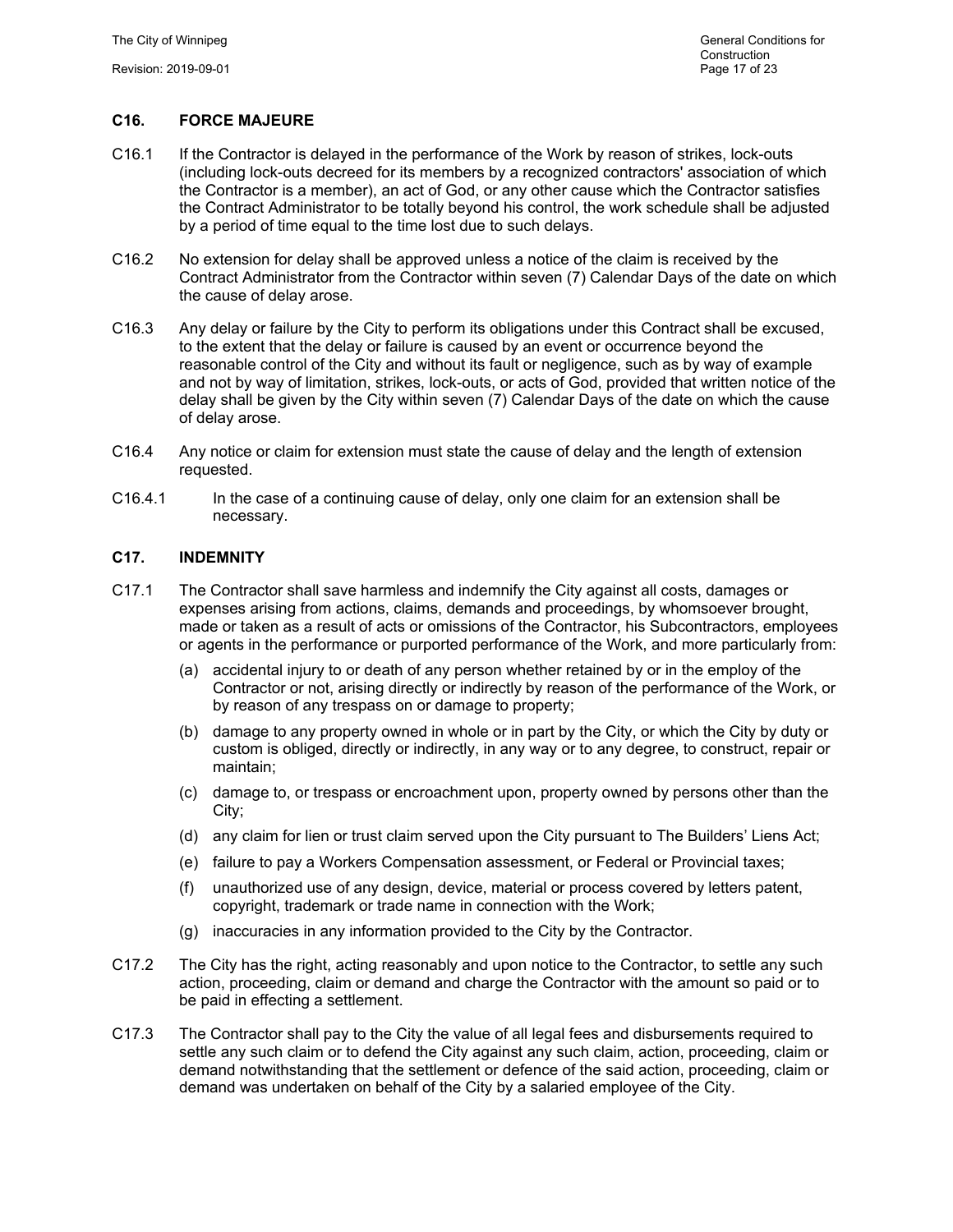C17.4 If the Contractor fails to make any payment required to be made to the City pursuant to C17.2 and C17.3, the City shall be entitled to deduct the amount of such payment from any payment required to be made by the City to the Contractor under the Contract or take whatever other remedies against the Contractor that the City may have at law.

# **C18. EVENTS OF DEFAULT**

- C18.1 An event of default will be deemed to have occurred if the Contractor:
	- (a) abandons the Work; or
	- (b) is adjudged bankrupt or files for bankruptcy, becomes insolvent, makes a general assignment for the benefit of his creditors, or has a receiver or liquidator appointed in respect of his assets; or
	- (c) is not performing or has not been performing the Work, or any part thereof, in a sound and workmanlike manner and in all respects in strict conformity with the Contract; or
	- (d) is not progressing continuously with the Work or any part thereof, and in such a manner as to ensure the completion of the Work or any part thereof, in accordance with the work schedule; or
	- (e) fails to take down, repair, rebuild, replace or otherwise remedy any defective or deficient Work, or to remove any defective or deficient Plant or Material; or
	- (f) fails to remedy defects or deficiencies during the warranty period in the manner and within the time periods specified by the Contract Administrator; or
	- (g) fails to make prompt payment to his Subcontractors, his employees or on account of the purchase or rental of Plant or Material; or
	- (h) fails to promptly secure a discharge of a claim for lien or trust claim served upon the City pursuant to The Builders' Liens Act; or
	- (i) fails to comply with any laws, by-laws or statutory regulations; or
	- (j) fails to provide competent supervision at the Site; or
	- (k) fails to submit any schedules, documents or information required by the Contract; or
	- (l) refuses or neglects to comply with an order given by the Contract Administrator; or
	- (m) commits any other breach of the Contract.
- C18.2 Any provision of the Contract may be waived only by express waiver in writing by the Contract Administrator. No express waiver of any provision shall imply the waiver of any other provision.

# **C19. CITY'S RIGHTS AND REMEDIES**

#### **General**

- C19.1 If an event of default has occurred, the City may do any one or more of the following:
	- (a) withhold or retain the whole or part of any payment;
	- (b) take the whole of the Work, or any part or parts thereof out of the hands of the Contractor;
	- (c) demand payment for any amount owed to the City;

all as more particularly set forth in C19.3 to C19.16 below.

C19.2 The duties and obligations imposed upon the Contractor by the Contract and the rights and remedies available to the City hereunder shall be in addition to and not a limitation of any duties, obligations, rights and remedies otherwise imposed upon the Contractor or available to the City at law.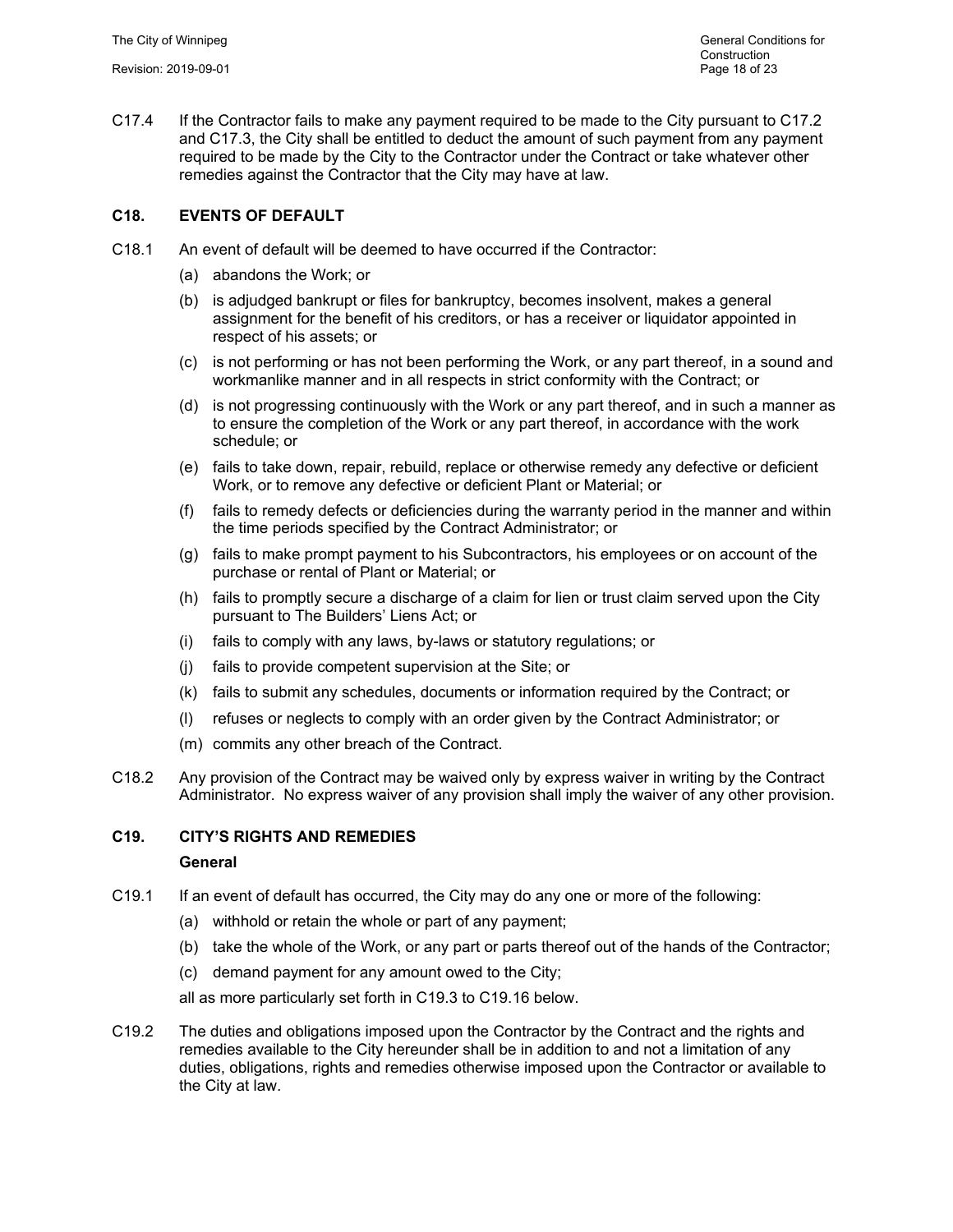# **Withholding of Payment**

- C19.3 If an event of default has occurred, the City may withhold or retain the whole or part of any payment to the Contractor.
- C19.4 The City may apply the amount withheld or retained to:
	- (a) pay any person to whom the Contractor is indebted in respect of Material, labour or services furnished for the Work;
	- (b) secure the discharge of a lien or trust claim served upon the City pursuant to The Builders' Liens Act;
	- (c) indemnify, compensate or reimburse the City for amounts paid or costs incurred by the City in connection with the event of default.
- C19.5 Payment of such amounts shall discharge the City's liability to the Contractor to the same extent as payment directly to him.
- C19.6 Upon remedy of the event of default, any amount remaining from the amount withheld will be released to the Contractor.

#### **Taking the Work out of the Contractor's Control**

- C19.7 If an event of default has occurred, the City may, without process or action at law, upon giving the Contractor notice, take the whole of the Work, or any part or parts thereof out of the hands of the Contractor.
- C19.8 Upon such notice being given to the Contractor, he shall immediately discontinue the Work or any part or parts thereof specified in the said notice.
- C19.9 The taking of the Work or any part thereof out of the Contractor's control pursuant to C19.7 shall not relieve or discharge the Contractor from any obligation under the Contract or imposed upon him by law except the obligation to complete the performance of that part of the Work that was taken out of the Contractor's control.
- C19.10 If the Work or any part thereof is taken out of the Contractor's control pursuant to C19.7, all Plant and Material, and the interest of the Contractor in all licences, powers and privileges acquired, used or provided by the Contractor under the Contract shall be assigned by the Contractor to the City without compensation to the Contractor.
- C19.11 The City shall have the right, subject to C20, to complete, by contract or with its own forces, the Work taken out of the Contractor's control, and the Contractor agrees that the City shall have the right to take possession of and use any of the Contractor's material and property of every kind provided by the Contractor for the purpose of the Work, and to procure other Plant or Material for the completion thereof. The City shall not be required to obtain the lowest price to complete the Work taken out of the Contractor's control.
- C19.12 When the Contract Administrator certifies that any Plant, Material or any interest of the Contractor referred to in C19.10, is no longer required for the purposes of the Work, or that it is not in the best interest of the City to retain that Plant, Material or interest, it shall revert to the Contractor.
- C19.13 If the cost to the City of completing the Work or portion thereof as aforesaid is less than the amount to which the Contractor would have been entitled under the Contract for so doing, the Contractor shall have no claims in respect thereof against the City. If the cost of the Work performed by the City is more than the amount to which the Contractor would have been entitled under the Contract for the same Work, the City shall have a claim against the Contractor for such excess costs.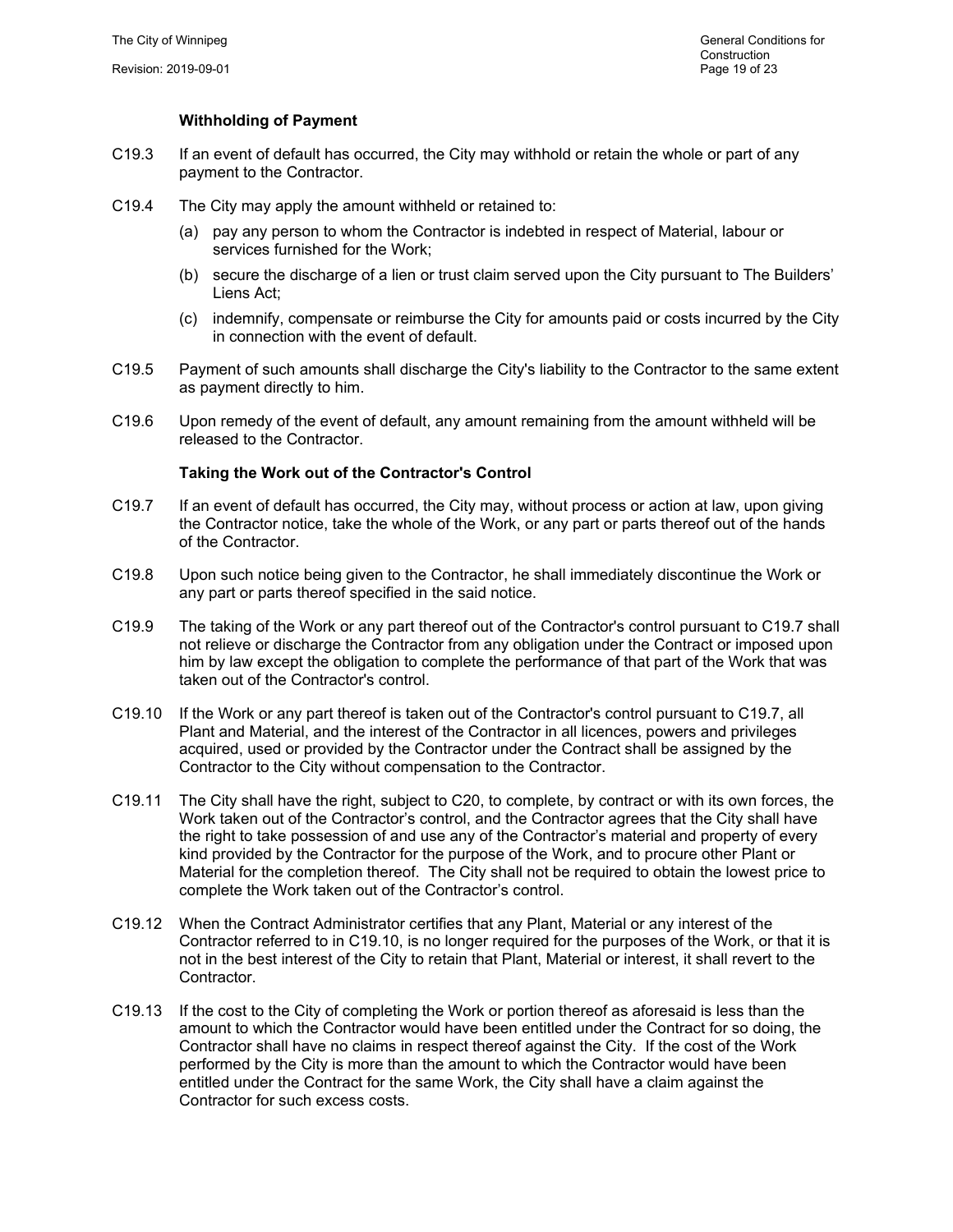C19.14 When any portion of the Work is being carried on by the City, by contract or otherwise, the Contractor shall continue to perform the remainder of the Work in accordance with the Contract, and in such manner as in no way to hinder or interfere with the persons performing the portion of the Work being carried on by the City.

# **Demand for Payment**

- C19.15 If an event of default has occurred, the City may demand payment from the Contractor for amounts paid or costs incurred by the City in connection with the event of default.
- C19.16 The Contractor shall, within seven (7) Calendar Days of receipt of a notice from the City, pay the City the amount set out in the notice.

# **C20. SURETY'S OPTION TO ASSUME THE CONTRACT**

- C20.1 Where the City has given notice to the Contractor that the Work or part thereof has been taken out of the Contractor's control, the City shall promptly provide the Surety with a copy of such notice.
- C20.2 The Surety may, at its option, assume the Contract in respect of the Work specified in the notice and proceed to perform same.
- C20.3 Within fourteen (14) Calendar Days after the date on which the Surety is provided with a copy of the notice given to the Contractor, the Surety shall advise the City whether it intends to exercise such option. The said option shall expire if the Surety fails to so advise the City within the time specified.
- C20.4 If the Surety has exercised its option in accordance with the foregoing, it shall take the Contractor's place in all respects. The Surety shall be bound by all terms and conditions of the Contract and shall be paid in accordance with the terms of the Contract for all Work performed by it.
- C20.5 The Surety may, with the consent of the Chief Administrative Officer, subcontract the Work so taken over or any portion thereof.

#### **C21. DISPUTE RESOLUTION**

#### **Appeals & Requests for Appeals**

- C21.1 If the Contractor disagrees with a Final Determination of the Contract Administrator he may, within seven (7) Calendar Days after receiving notice of the Contract Administrator's Final Determination, submit a properly completed Dispute Resolution Process Application Form ("Application Form"), as set out on the City's Materials Management Website, to the City of Winnipeg Legal Services Department ("Legal Services") at the address specified therein.
- C21.2 The Appeal Process detailed in C21.3 through C21.10 ("Appeal Process") will only be available to Contractors where the disagreement under C21.1 is with respect to factual matters. There will be no access to the Appeal Process for disagreements with respect to legal matters. Legal Services is the sole and final authority to determine whether an Application Form raises a Disputed Matter that is a factual dispute and suitable for the Appeal Process, and no appeal is available to the Contractor from such a determination. If the Contractor neglects or fails to observe fully and faithfully the above and following conditions for participation in the Appeal Process, he shall be deemed to have waived any ability to participate in the Appeal Process with respect to the Disputed Matter.
- C21.3 Within ten (10) Business Days of the receipt by Legal Services of the Application Form pursuant to C21.1, Legal Services shall: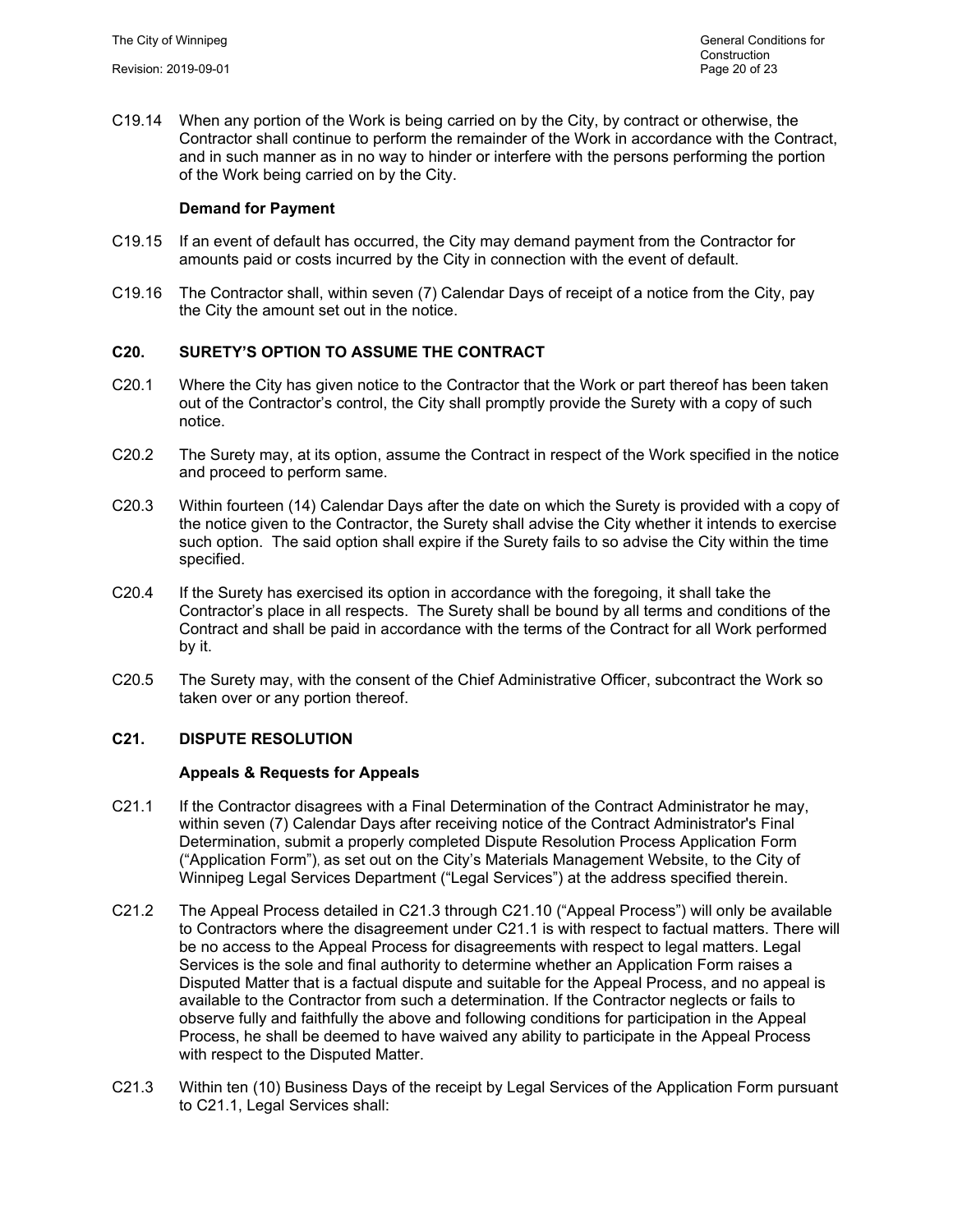- (a) review the Application Form to determine if the matter(s) contained therein ("Disputed Matter") are permitted under the Appeal Process with respect to factual matters as provided in C21.2, and;
- (b) issue a letter to the Contractor identifying Legal Services' determination ("Legal Services Response Letter").
- C21.4 If Legal Services has determined that the Disputed Matter may proceed in the Appeal Process, the Contractor and Contract Administrator's management level representatives (including the applicable Department Director) must, within fifteen (15) Business Days of the date of the Legal Services Response Letter, begin negotiations in good faith on the Disputed Matter. Both the Contractor and Contract Administrator's representatives must make all reasonable good faith efforts to resolve the Disputed Matter. As these negotiations are not an adjudicative hearing, neither party may have legal counsel present during the negotiations.
- C21.5 If the negotiations required by C21.3 do not successfully resolve the Disputed Matter within thirty (30) Business Days of the date of the Legal Services Response Letter, the Contractor must, within ten (10) Business Days of the end of the period provided in this C21.5 for negotiations, or of the date the parties otherwise agree negotiations have failed, submit his written Appeal Form, in the manner and format set out on the City's Materials Management Website, to the Chief Administrative Officer, and to the Contract Administrator. The Contractor may not raise any other disputes other than the Disputed Matter in his Appeal Form.
- C21.6 The Contract Administrator shall submit an Appeal Form identifying his Department's position to the Chief Administrative Officer and to the Contractor within ten (10) Business Days of the Contract Administrator's receipt of the Contractor's Appeal Form submitted pursuant to C21.5.
- C21.7 The Contractor and Contract Administrator's respective Appeal Forms, and documents appended by reference, must contain all information, known to that party to be relevant to the Disputed Matter, including relevant excerpts of the Contract. For the avoidance of doubt, sections of the Contract which are not relevant to the Disputed Matter, or any other irrelevant information or documents, should not be submitted in either Appeal Form.
- C21.8 The City's Chief Administrative Officer shall review the Appeal Forms submitted by the Contractor and Contract Administrator, and shall issue a written decision on the Disputed Matter contained therein ("CAO's Determination") within thirty (30) Business Days of his receipt of the Contract Administrator's Appeal Form ("CAO Review Period"). The Chief Administrative Officer may request additional documents or information once from either party at any time during the CAO Review Period, and may extend the CAO Review Period by up to thirty (30) Business Days following receipt of new information or documents, up to a maximum period of sixty (60) Business Days after the Chief Administrative Officer's receipt of the Contract Administrator's Appeal Form. If the Chief Administrative Officer has requested additional information or documentation from one party during the CAO Review Period, the other party shall also receive such additional information or documentation, and may issue a response thereto; however, each party is limited to one (1) additional response during the CAO Review Period.
- C21.9 There is no opportunity for the parties to appear in person, or to present oral submissions to the Chief Administrative Officer.
- C21.10 The CAO's Determination may not be further appealed. If the Contractor disagrees with the CAO's Determination he may request that the Disputed Matter be referred to arbitration in accordance with C21.11, by providing notice to the Chief Administrative Officer within seven (7) Calendar Days after receiving notice of the Chief Administrative Officer's determination.

#### **Arbitration & Requests for Arbitration**

C21.11 If, at any time before the termination of the warranty period (except as limited by C21.10), any dispute, difference or question shall arise between the City and the Contractor regarding the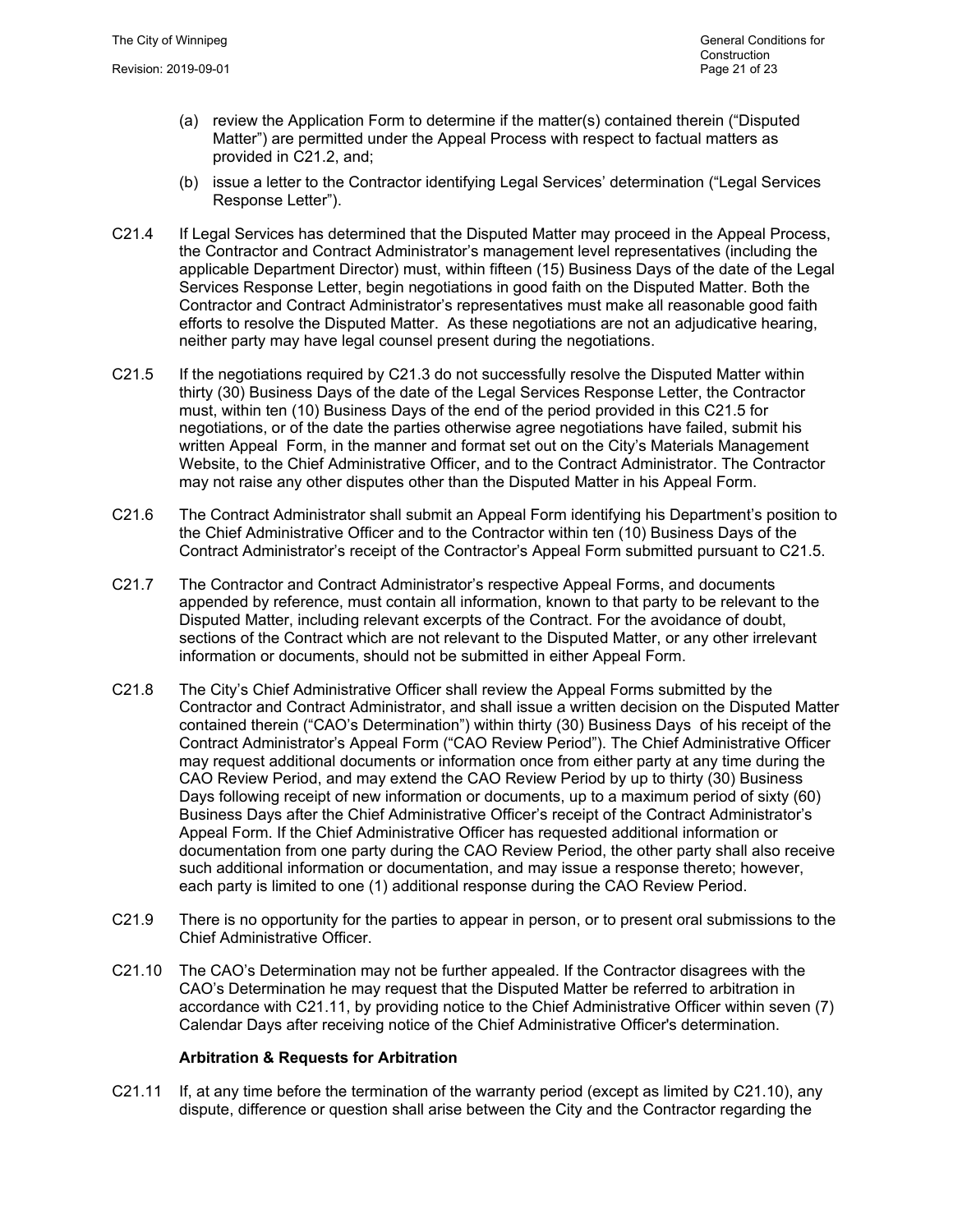Work, then every such dispute, difference or question may, with the consent of the Chief Administrative Officer, on behalf of the City, and the Contractor, be referred to arbitration. Notwithstanding that the parties may have consented to arbitration, no arbitration shall proceed before the date of Substantial Performance.

- C21.12 The party desiring arbitration (the "Requesting Party") shall request the consent of the other party (the "Other Party") to refer a particular dispute, difference or question to arbitration.
- C21.13 The Other Party shall reply to the request within seven (7) Calendar Days of receiving same.

# **Referral to a Single Arbitrator**

- C21.14 If the Other Party has consented to arbitration, the Requesting Party shall nominate an arbitrator (the "Requesting Party's Nominee") within seven (7) Calendar Days of receiving the reply. The Other Party shall have seven (7) Calendar Days after receiving notice of the nomination to accept or reject the Requesting Party's Nominee.
- C21.15 If the Other Party accepts the Requesting Party's Nominee, the dispute, difference or question shall be promptly referred to him or her.

#### **Referral to a Panel of Arbitrators**

- C21.16 If the Other Party rejects the Requesting Party's Nominee, it shall, within seven (7) Calendar Days of rejection, appoint its own arbitrator.
- C21.17 The Requesting Party shall, within seven (7) Calendar Days of receiving the Other Party's rejection, appoint its own arbitrator.
- C21.18 The arbitrators appointed under C21.16 and C21.17 shall, within seven (7) Calendar Days of the date on which the last of them was appointed, appoint a third arbitrator (the "Panel Chair") who will act as chair of the arbitration panel.

#### **General**

- C21.19 The Arbitration Act (Manitoba) or any successor legislation thereto shall apply to the arbitration in all respects except as expressly otherwise provided in these General Conditions.
- C21.20 The single arbitrator or the Panel Chair, as the case may be, shall determine the procedure to be followed in the arbitration, which shall be consistent with The Arbitration Act (Manitoba) or any successor legislation thereto.
- C21.21 Where the matter proceeds with a single arbitrator, each party shall be responsible for its own legal expenses, expenses to produce expert evidence or other expenses voluntarily incurred, and for an equal share of the fees and expenses of the single arbitrator and of any other expenses related to the arbitration.
- C21.22 Where the matter proceeds with an arbitration panel, each party shall be responsible for its own legal expenses, expenses to produce expert evidence or other expenses voluntarily incurred, for the fees and expenses of the arbitrator appointed by it, and for an equal share of the fees and expenses of the Panel Chair and of any other expenses related to the arbitration.

# **C22. NOTICES**

C22.1 All notices, requests, nominations, consents, approvals, statements, authorizations, documents or other communications required or permitted to be given under the Contract shall be in writing and shall be delivered by hand, by facsimile transmission (fax) or by mail.